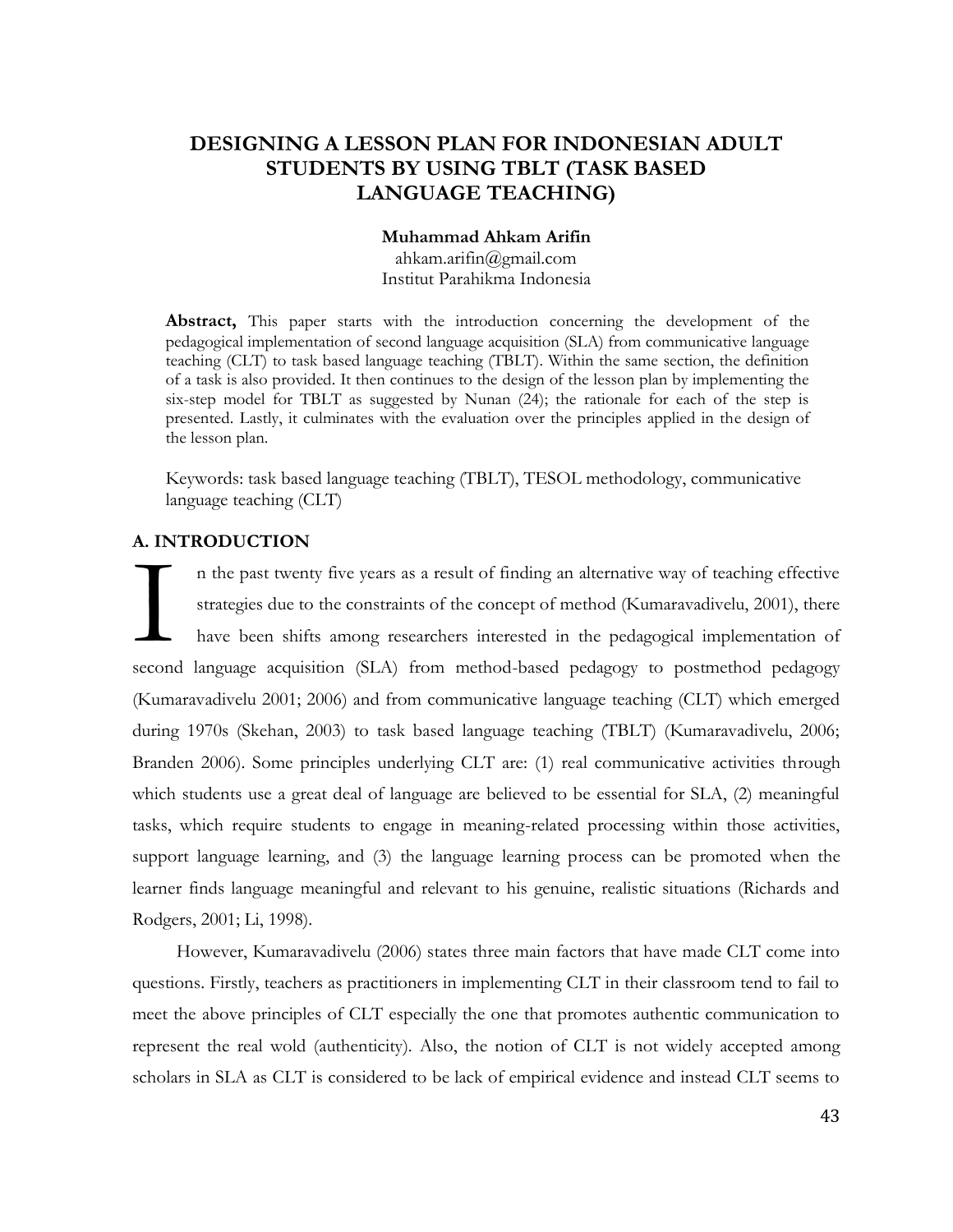adopt all main principles of the preceding audio-lingual method (acceptability). The last one is that the objectives advocated by CLT are found to be inappropriate to be implemented in some contexts (e.g. India, China, Japan, Pakistan, Africa, and Thailand) due to the different local linguistic, sociocultural, educational, and political situations (adaptability).

Interestingly, though, according to Richards and Rodgers (2001) TBLT advocating tasks starts emerging as vehicles to apply the same principles advocated by CLT as mentioned in the first paragraph above. Therefore, some consider TBLT is another name of CLT (Kumaravadivelu, 2006). Littlewood (2004, 2007), Nunan (2004), Richards (2005) and Harmer (2007) certainly also imply that TBLT is within a development of CTL. Furthermore, Skehan (1996; 1998) posits TBLT has the similar view of communicative language teaching as he refers "tasks" to activities that primarily focus upon meaning. Sheen (1994) argues that the advocacy of TBLT has brought uncertainty and insecurity among teachers and students, that the revolution of CLT to TBLT is unproductive, and that it is the result of the failure in seeing the validity of the large amount of research that become empirical basis for the conventional methods that TBLT sought to replace.

Similar to Sheen, Swan (2005) also certainly implies that the opinions that the traditional approaches have failed to meet the demand of teachers and students in English language teaching and learning are not well-founded, and that the advocates of those opinions are often as a result of misinterpretation of the approaches they try to challenge. He continues that another claim made in association with TBLT that it is more superior compared to other language teaching approaches based on the current SLA literature "cannot be sustained" (P. 396). Swan even warns that the theories advocating TBLT may create immerse harm to millions of learners and teachers as every year overseas students coming to English-speaking countries to study cutting-edge theory before going home to give influence in the educational policies within their countries, if the theories advocating TBLT are inappropriate to student teaching contexts. Additionally, Seedhouse (1999) reveals that he does not find any holistic analysis of evidence in the form of lesson transcripts that can demonstrate the benefits claimed by the advocates of TBLT, and he considers this omission to be puzzling.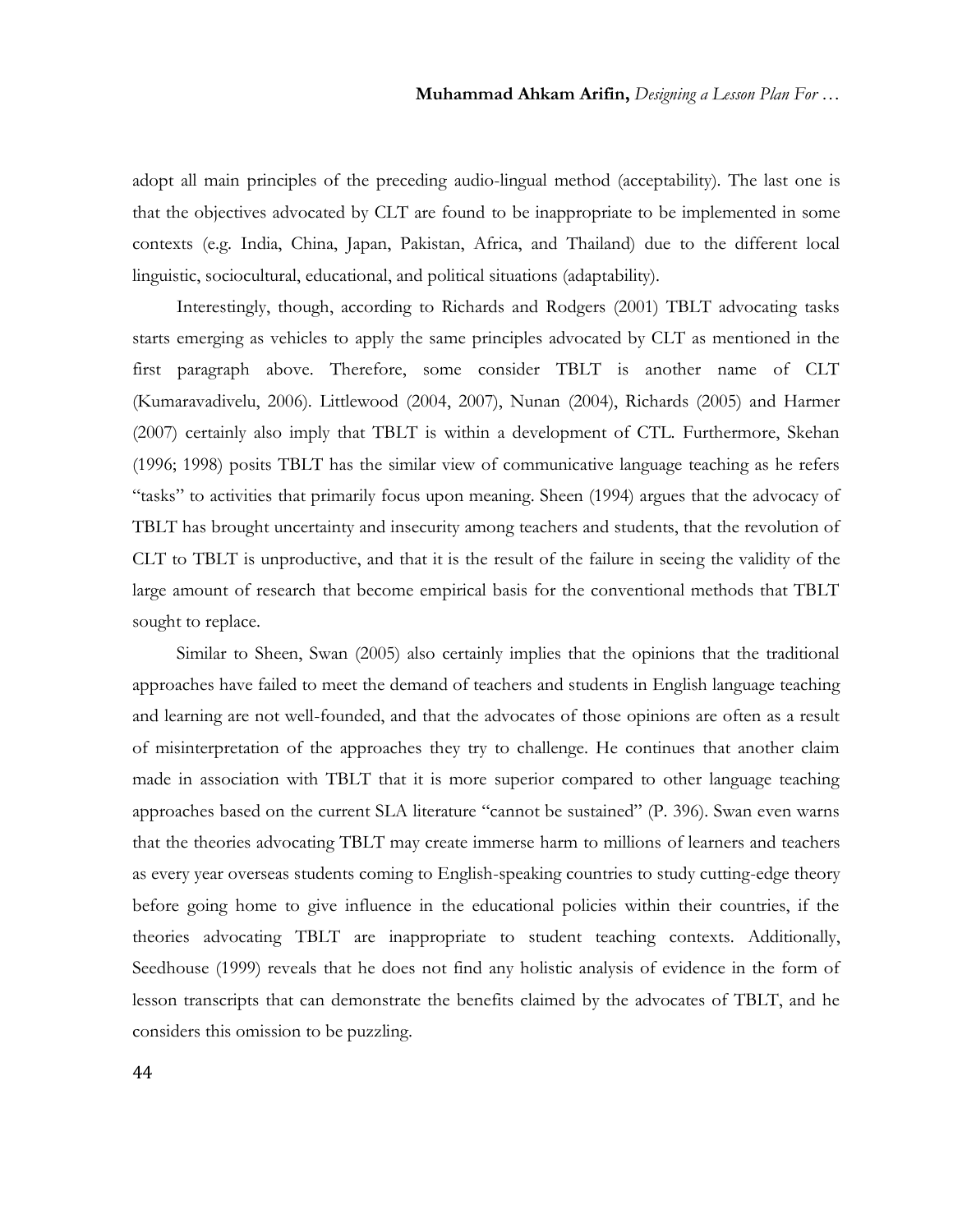The above criticisms made by the authors Sheen, Swan, and Seedhouse have been responded by some advocates of TBLT such as Nunan (1994, 781-782), Long (1994), and Ellis (2009); in general the three authors mention that the criticism to question the theories of TBLT is the result of misinterpretation. Nunan, for example, claims that Sheen`s article "contains so many misleading assumptions and assertions" (p. 781), and he provides two objections. The first objection is that Sheen has failed to cite some available resources that have been written by Nunan; instead Sheen only takes the data that are only intended to criticise Nunan`s work. The second objection is that Nunan`s views are "consistently misrepresented". (p. 782). For example, Sheen posits that Nunan in mentioning the beliefs underlying TBLT has tried to show his support to Krashen`s theory of comprehensible input (CI), while Nunan himself does want to critique Krashen`s CI. It means that Sheen has mistakenly considered Krashen`s CI to have become one of the assumptions that characterizes TBLT. Krashen has hypothesized that input is sufficient for the first or second language acquisition, and humans do not acquire by practicing speaking (Gregg, 1986). However, currently it seems to be that he has changed his mind by stating that "comprehensible input is necessary but not sufficient", and that "speaking is now thought to be a result of acquisition, not a cause" (Krashen, 1983, p. 43).

Next, in giving a response to Sheen`s article, Long says that there are "numerous factual inaccuracies, confusions, non sequiturs, distortions, and gross misrepresentations of my own and others" work" (p. 782) in Sheen"s article. In his article, Sheen states that it is unjustified to follow Long and Nunan`s views that methods in SLA do not exist in that teachers as practitioners do not implement the methods as expected, and that methods mostly give little or no difference in classroom implementation, which then trigger the two authors to adopt task based syllabus (TBS) as a replacement. To support his statements, Sheen mentions some studies (e.g. Spada, 1987) which are then in question by Long. Long points out that Sheen has misinterpreted the findings of Spada`s research. Spada`s study is not inconsistent with Long and Nunan`s proposal that methods have lost their integrity when teachers implement them in the classroom. This phenomenon appears to be one of the main factors that contributes to the emergence of "postmethod condition", that is, an effort to find an alternative to method, and not an alternative method (Kumaravadivelu, 1994).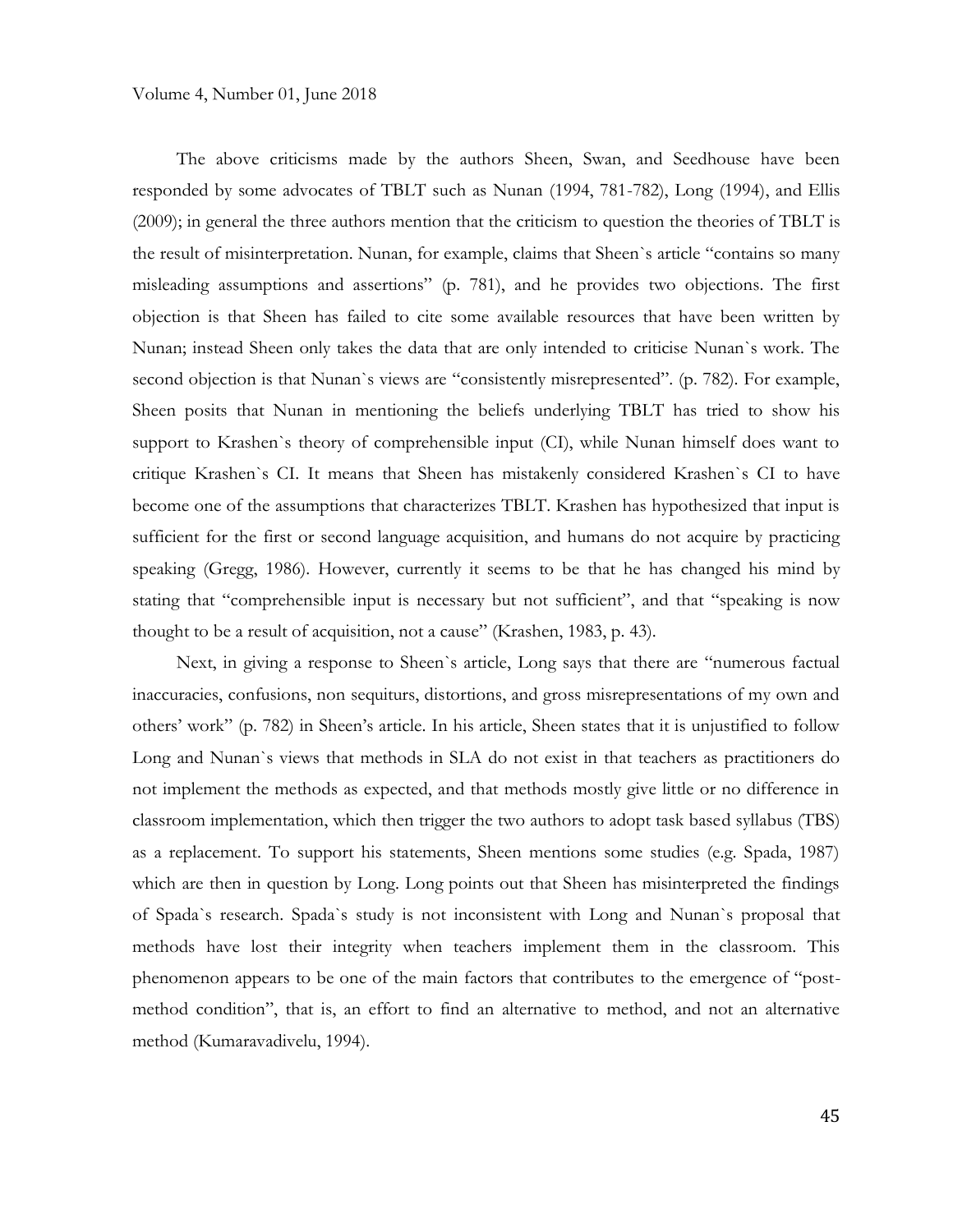Lastly, Ellis (2009) attempts to sort out "the misunderstanding" (P. 221) of TBLT among researchers and teacher educators. One of the criticisms he tries to address is Widdowson`s statement that the definition of task is "loosely formulated" (2003, p. 126). Ellis admits that Widdowson is right for showing that the definition of task seems to be inconsistent as is evident in some sources which provide various definitions (e.g. Bygate, Skehan, & Swan, 1991; Ellis, 2003; Samuda and Bygate, 2008). However, he continues that Widdowsn reaches such an understanding as Widdowson sticks to one definition that is provided by Skehan (1996; 1998). Skehan mentions that any activities can be considered to be a task when satisfying four criteria:

- Meaning is primary.
- There is a goal which needs to be worked towards.
- The activity is outcome-evaluated.
- There is a real-world relationship (1998, P. 268).

Widdowson criticises Skehan for not being specific to what he means by "meaning" (it may either or/and both refer to semantic or pragmatic meaning), "goal", and "real-world relationship". I have mentioned some criticisms of TBLT by doing my best to arrange it according to the timeline, yet I realise that the dispute among the abovementioned linguists and others is still ongoing. And it is not this time in this paper I shall mention this; instead I will focus more on the theoretical beliefs underlying TBLT that will also be the rationale of my lesson plan within this paper.

#### **B. REVIEW OF LITERATURE**

Before going on mentioning the principle theories supporting TBLT, I think I need to, at the outset, determine what I mean by the word "task" across this paper. As admitted among its advocates (e.g. Nunan, 2004; Branden, 2006; Skehan, 1996, 2013; Littlewood, 2004; Long & Crookes, 1992; Ellis, 2009), the definitions of task vary in TBLT, which then invites controversy among researchers (Harmer, 2009). Long`s non-technical and non-linguistic meaning, for example, refers (target) tasks to any activities that people do in everyday life, including such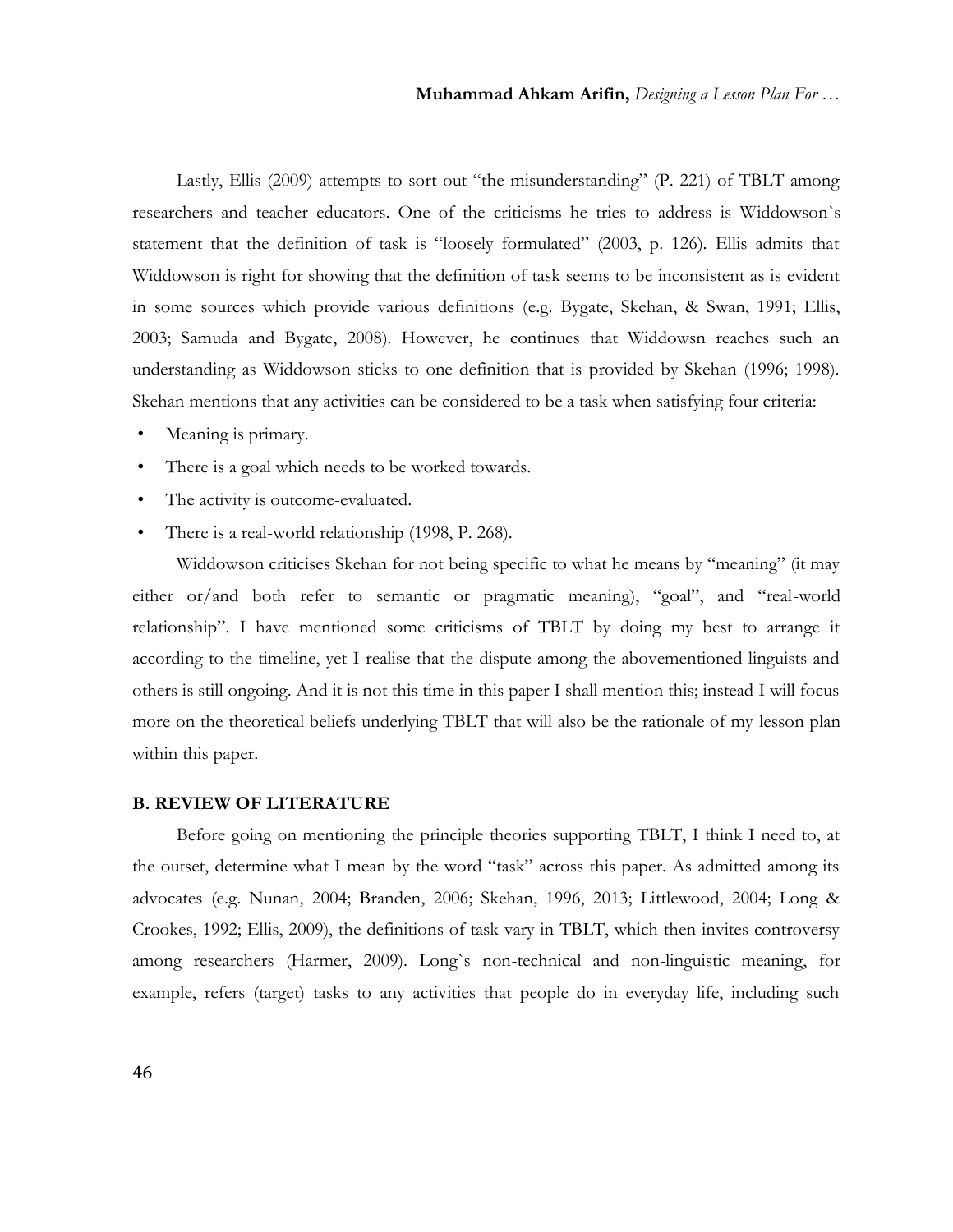examples as buying a concert ticket, borrowing a book from the library, and writing a letter (1985).

For the definition that will be used throughout this paper, I shall refer to Branden (2006) that tasks are any activities in which students engage to reach an objective that requires them to use their language resources. This type of task is generally called "pedagogical task" (Nunan, 2004), or also "classroom task" (Calvert & Sheen, 2014). In this respect, language is not the end of a task, yet it functions as a means to help leaners reach the objectives within those pedagogical tasks that provide attempt to reflect the real-world situations (Branden, 2006; Ellis, 2006; Willis & Willis, 2007). Tasks having non-linguistic outcomes are in contrast to exercises (non-tasks) which have no communicative purposes (Nunan, 2004; Ellis, 2003). Estaire & Zanon (1994) call "enabling tasks" for what Ellis names "exercises", and "communicative tasks" for what Ellis mentions as "tasks". In TBLT students may use any language resources as many as possible to achieve the task outcomes (Willis and Willis, 2001).

Inasmuch as TBLT`s focus is upon meaningful communication, yet without neglecting the importance of the grammatical knowledge, I think it may suite my student needs who come to my class to improve their communicative skill, but still want to learn grammar as most of English tests in my country, Indonesia, still requires accuracy and even explicit grammatical knowledge (e.g. the TOEFL ITP). Considering that Nunan`s model seems to be more specific than other models of TBLT (e.g. Willis, 1996; Ellis, 2003), I will use Nunan`s six-step model for my lesson plan.

#### **1. Schema Building**

The first step of Nunan`s model of TBLT is to activate student schematic knowledge; it is interchangeably used with background knowledge (Carrell, 1983; Hedge, 2001). In the field of cognitive psychology, it is plausible that the activation of schema(ta) that attempts to relate student existing knowledge structure with the new experience can provoke student interest into the topic of language learning (Carrell, & Wise, 1998). Schema building may then assist students perform tasks more easily (Nunan, 2004).

To lead my students into contexts and to introduce the topic along with the relevant vocabularies and expressions in relation to the tasks that students will have to perform at a later stage (Nunan, 2004), I provide some pictures related to the topic of the tasks, that is, the pictures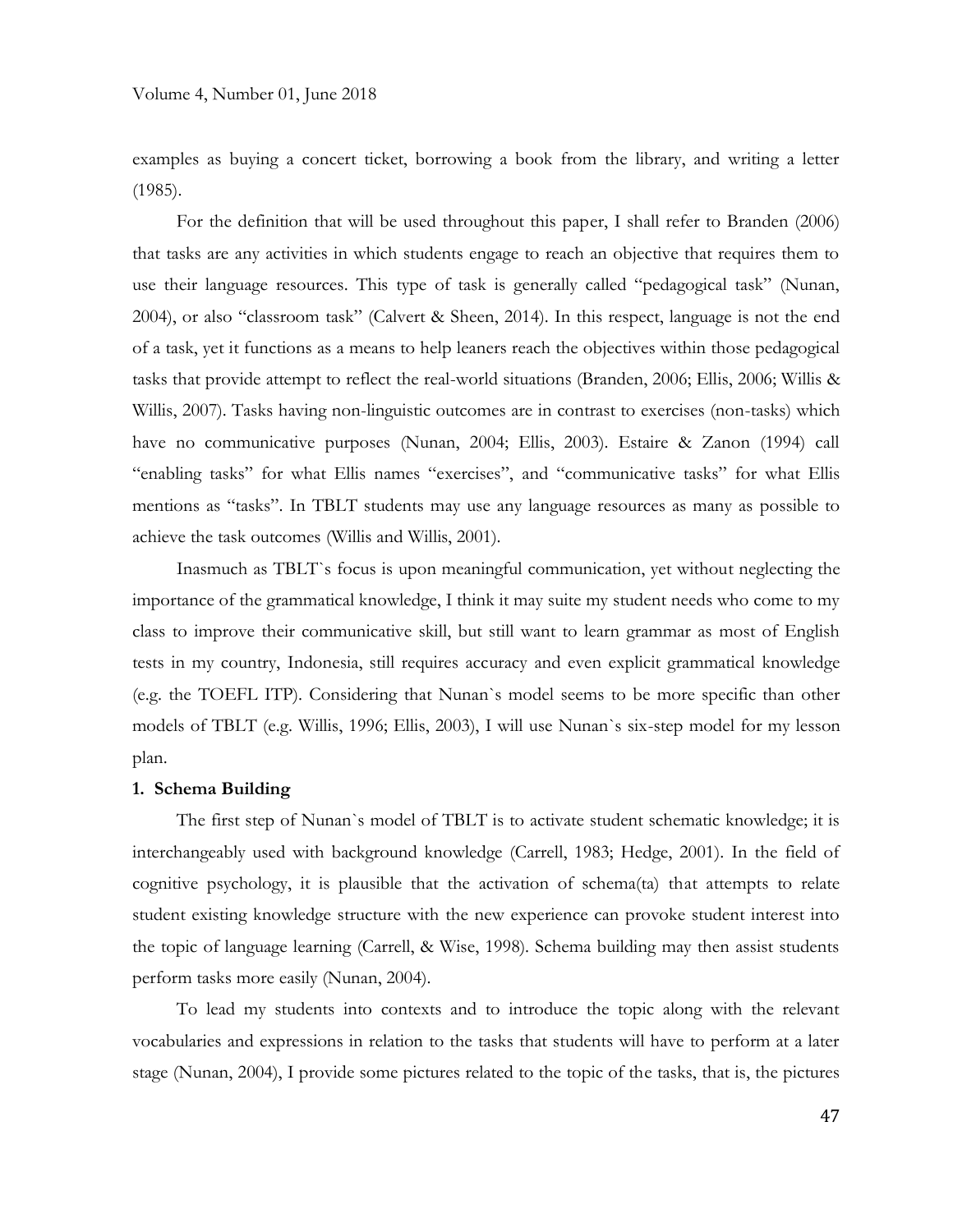of the top universities around the world (see Appendix 2). One of the objectives of my lesson is to enable my students to tell about the popular universities and the majors. While showing the pictures to them, I also ask some relevant questions that will encourage them to start using vocabularies and expressions that are relevant to the learning topic. As scaffolding is initiated in this first step (Nunan, 2004), I have put some possible questions to ask by the teacher and some example of the answers that may scaffold the students in creating their own unique answers (see Appendix 2). I expect that this topic would be easier for my students as the topic of top universities is familiar to all of my students (Nunan, 2004).

Still in relation to this aspect, I suppose that this familiar topic can engage my students into participating and being proactive and that may ease them into active learning. In the field of SLA, it is plausible that successful learning requires student active engagement (Saville-Troike, 2006; 2012). Not only is it specific to language learning, but it also applies to other types of learning (Littlewood, 2004). Furthermore, as my students have the motivation to pursue their master`s or doctoral degree, this topic, I expect, could motivate them to be more active to complete the tasks. I do concern in actively encouraging my students to have good motivation in language learning in that I believe that motivation as a cognitive force is one of the keys to ultimate level of proficiency in SLA (Saville-Troike, 2006; 2012; Rost & Wilson, 2013).

#### **2. Controlled Practice**

In this step, with controlled practice students are scaffolded in using language vocabulary, structures, and functions that they can use later (Nunan, 2004). One way to do this is to provide a short conversation related to the topic. Students will listen, read, and at the end practice (speak) the conversation with a partner. One major reason to do this, according to Nunan, is to allow students to see, hear, and practice the target language that will be useful for completing the tasks at a later stage. This will also help learners to start actively using the language in that TBLT puts the importance of the notion that students can learn best through doing (active learning) (Nunan, 2004). In attempting to meet the above criteria, I have provided a conversation between a man and woman talking about the woman`s university major (see Appendix 3). My students will first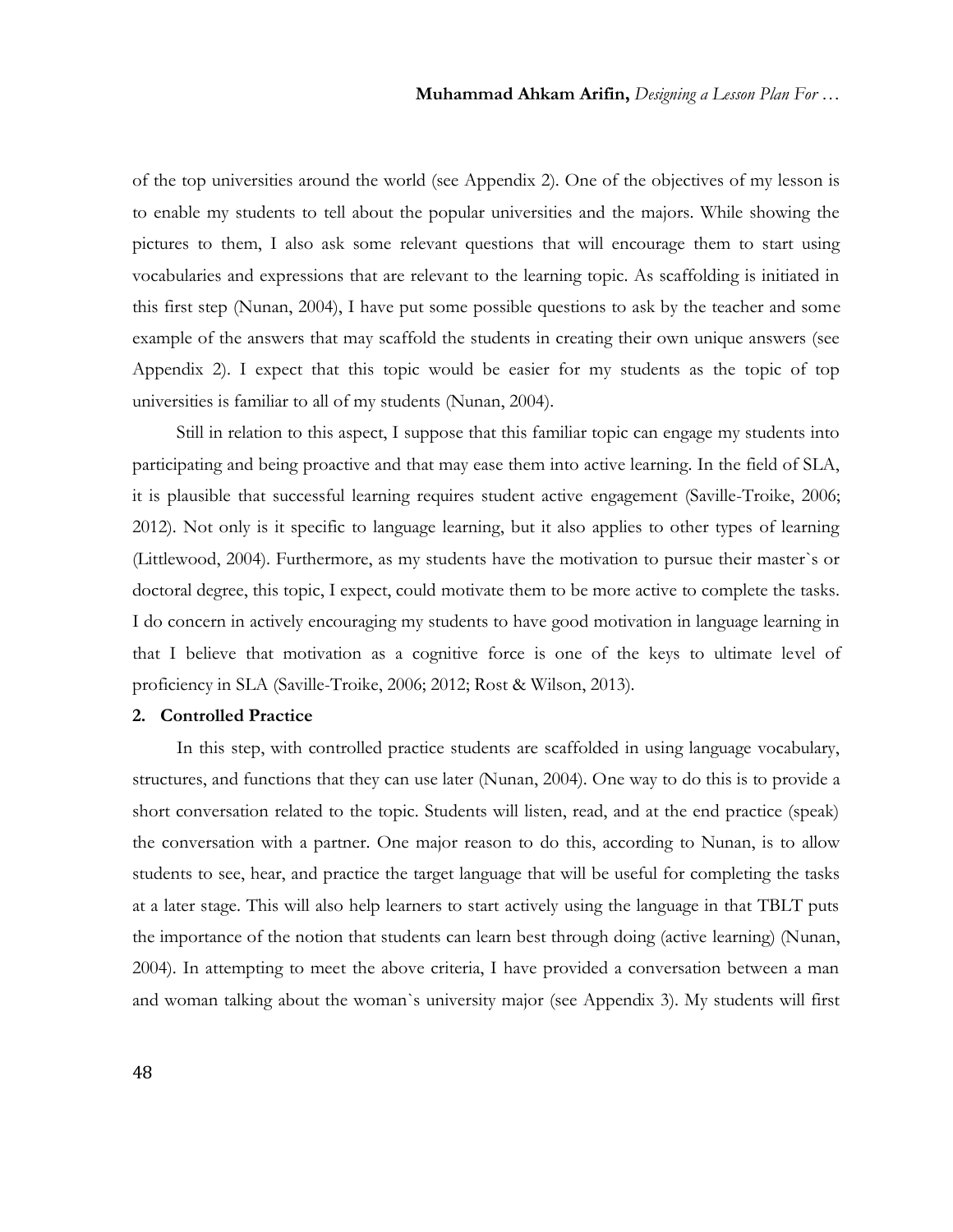look at the conversation for a while, and then listen to the audio of that conversation. After that, my students then practice it in pairs.

Seemingly, one of the reasons for this step is because the advocates of TBLT believe that students not only acquire language through input but also output (e.g Ellis, 2003; Nunan, 2004; Swain 1985 in Fotos and Ellis). Therefore, tasks can be both input based (e.g. listening and reading) and output based (e.g. speaking and writing), and that tasks provide students opportunities to practice the four language skills. Typically in TBLT tasks are integrative, that is, two or more skills are involved. A study by Sung and Soh (2008) demonstrates that students provided with output opportunities can have significantly greater noticing that leads acquisition than students who receive no output opportunities. This principle of TBLT also distinguishes it from Krashen`s CI theory that was once believed to be sufficient for language acquisition.

Furthermore, this step should be clearly distinguished from controlled practice in the presentation-practice-produce model (PPP) in that in PPP forms are introduced to students at the beginning before going into controlled practice. Although it seems to mirror the PPP model as Nunan puts forms before the task (Littlewood, 2004); the selection of activities for controlled practice in PPP and TBLT is different. Whilst in PPP students are encouraged to practice the forms (e.g. through drills) (Carless, 2009), TBLT provides the language within contextualized model. PPP model focuses more on student accuracy of language, while TBLT prefers student fluency over accuracy.

#### **3. Authentic Listening Practice**

Before proceeding to the theories underlying this step, I would first define what I mean by authentic material across my paper. Authenticity may be divided into two different types that are used in TBLT: situational authenticity and interactional authenticity (Ellis, 2003; 2009). The former refers to any tasks that provide students for natural language use, that is, corresponding real-world activities (life likeness), while the latter, also called interactiveness (Bachman & Palmer, 1996), concerns with student engagement with the tasks. It means that activities within TBLT can be considered to be tasks when they can engage students (Guariento and Morley, 2001, p. 350).

Nunan (2004) refers authenticity to any materials (e.g. written and spoken materials) that are originally designed not for language teaching purposes. However, Nunan admits that tasks in TBLT should not be limited to this definition as what matters is that how students can be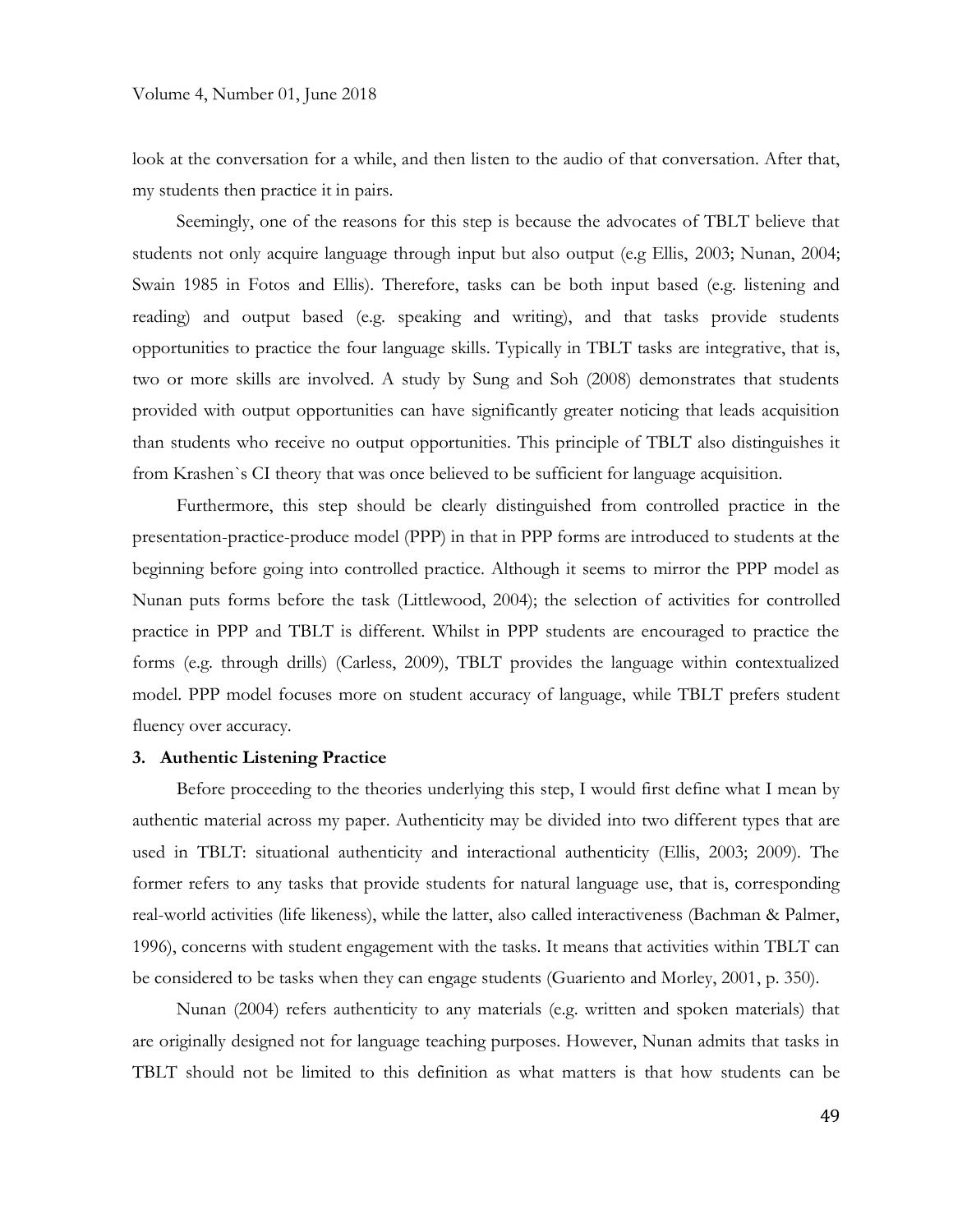engaged with those tasks that may lead to the creation of optimal learning opportunities. Breen (1985) appears to have proposed the similar definition as he admits that the recent argument towards authenticity is to expose learners to immediate and direct contact with input that are genuinely in nature, and he continues that authentic materials should engage students in giving their effort for active communication.

Seemingly, though, to me they all implicitly state the similar notion that tasks in TBLT which are authentic in nature are not limited to the materials that have originally been produced for communication purposes not for language learning as the important thing for tasks is to have students get involved in completing the tasks (task-involvement). In general, authentic materials are always associated with native speakers of English (e.g. Willis, 1996; Richards and Rodgers, 2001; Nunan, 2004) in Kachru`s inner circle (Kachru, 1992). However, in designing materials for this step I will not limit myself to this definition. I don"t want my students to have less confidence in spoken English in that they will never have the opportunity to be native-like fluency. I share the same view of the notion of Global Englishes (GE) that attempts to raise awareness of the different types of English around the world (e.g. Galloway and Rose, 2014; Galloway, 2013; Jenkins, 2006).

To meet the criteria of authentic listening in this step, I provide a YouTube video showing seven students from different countries including Kachru`s inner circle stating the reason for choosing their college major (see Appendix 4). Within this activity, my students will have to watch the video and answer the questions by filling in the blank that I have provided (see Appendix 4). Of the seven questions, I have provided the answer the first number as an example; I suppose they can be scaffolded with it. Also, to complete the tasks, I will divide into small groups (in three) so that they can share their answers and that would let them have more interaction among them and get scaffolded.

The above activity is to activate my student top-down processing, which is knowledge based. This type of processing requires students to focus on the ideas rather than on the language structures, words or sounds as in bottom-up processing (Rost & Wilson, 2013). Focusing upon building understanding of complex ideas has been considered to be a key to student listening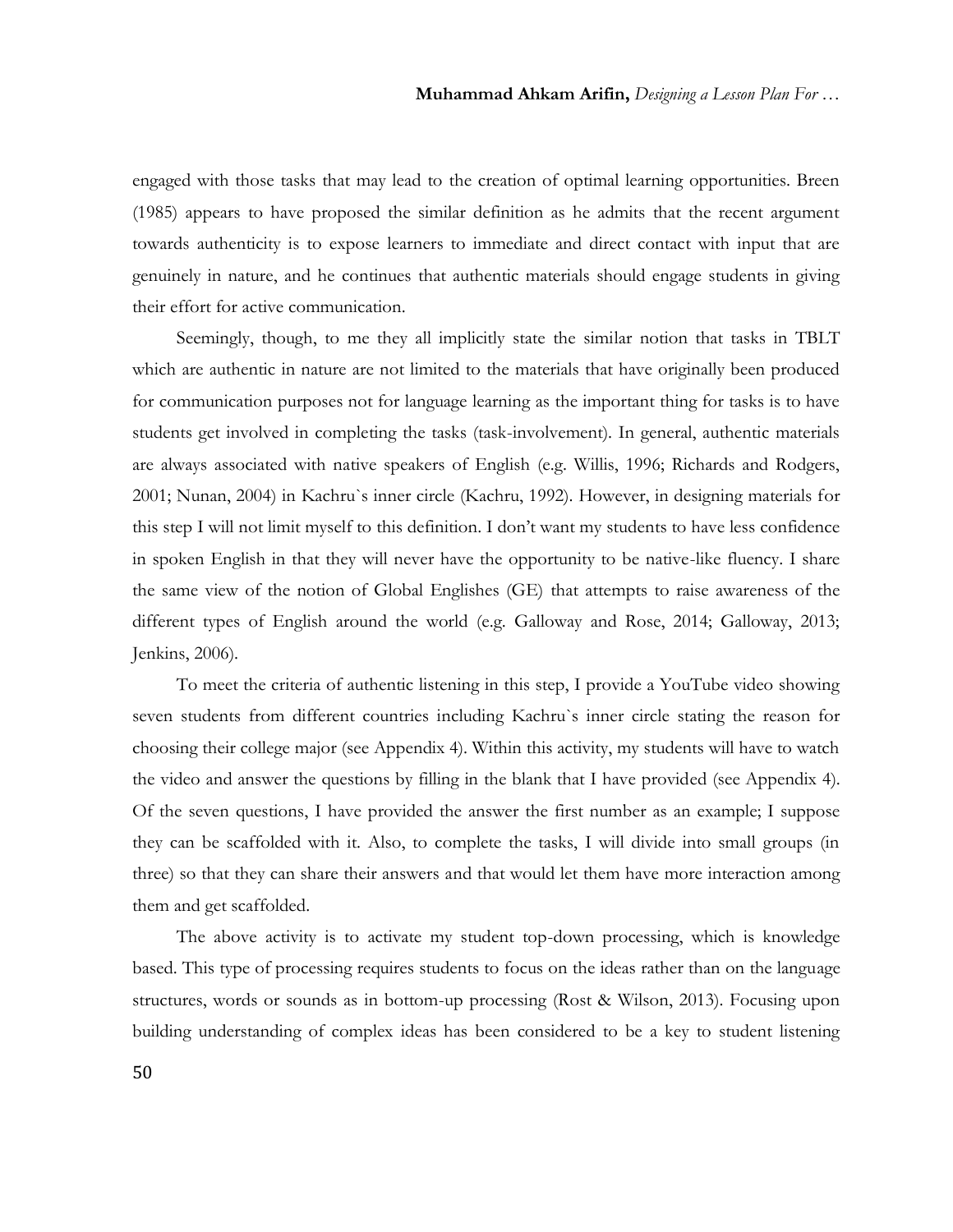development (Ibid). Another central principle underpinning the top-down approach is schemata theory (Nunan, 1997). In the first step there has been schema building, so my students have already been scaffolded to activate their schematic knowledge. If my students cannot complete the tables after sharing answers with their friends within their small groups, I will play the video again as suggested by Nunan (ibid) with the hope that it can be challenging to them and provide more exposure to input.

#### **4. Focus on Linguistic Elements**

This step focusing more upon form (e.g. lexical, grammatical, and phonological elements) is expected to raise student awareness to see the interrelation between linguistic knowledge and communicative meaning rather seeing them as separated and isolated elements as is often the case in more conventional approaches (Nunan, 2004). Unlike the TBLT model proposed Willis (1996) who puts language focus in the end of the lesson or after the task stage, Nunan puts language focus before students complete the task as Nunan points out that students should not be expected to produce language that has not been previously implicitly or explicitly introduced.

As my objective is to improve my student use of subordinating conjunction (but, or, and, so) and coordinating conjunction (because), I have provided my students with what a grammar task (see Appendix 5) that would, hopefully, allow them to analyse and practice specific linguistic features that may be useful for them to use for the task completion at a later stage. To solve this grammar task, my students will have to have active interaction with their partner. Student A gets a card that contains cut sentences (in half), and the other half are in the student B card. For example, student A reads the first cut (half) sentence "You may think that you have found your perfect college, …" and students B will say "… but you realize that the climate is too cold or too hot for you". Again, this interactive activity is to fulfil my expectation to have my students become aware that grammatical knowledge has to be connected with language use and meaning (Fotos and Ellis, 1991; Goh & Burns, 2012).

#### **5. Provide Freer Practice**

The previous steps have involved my students in "reproductive" language work (Nunan, 2004). Nunan also proposes the contribution of "receptive-to-productive" principle. This step will have the students engage in freer practice by using any language resources they have to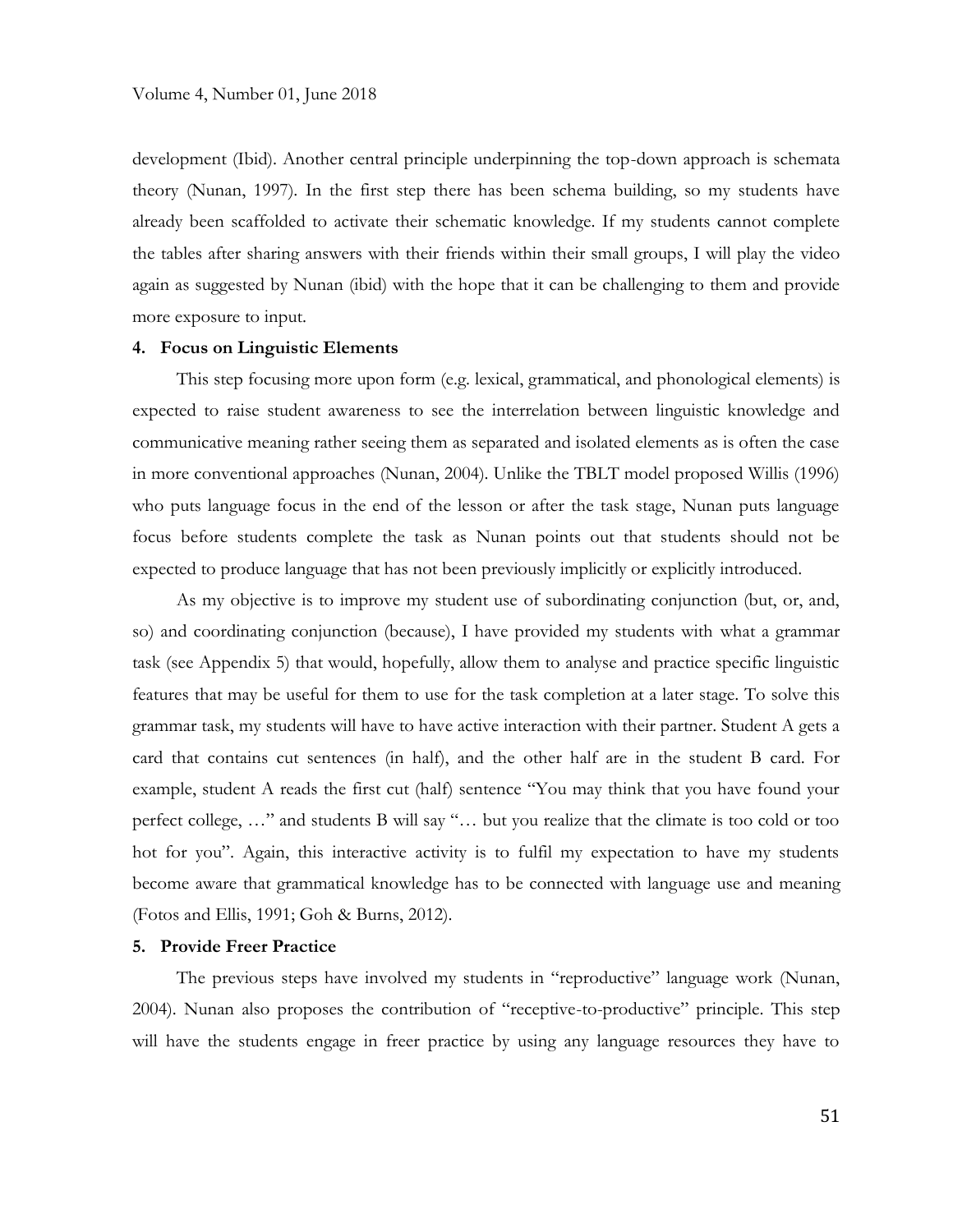complete the task. It is also associated with Swain`s comprehensible output principle (1985) in that learners are pushed to produce any language for the task completion (Nunan, 2004).

In this step, I would divide my students in group of three to have role play (see Appendix 5). One of them would be the interviewer acting as a university staff who is recruiting students to his university. The two others would be the students who are enrolling to the university. In the end, one of the students will be selected as a nominee. Hopefully, this activity can engage and motivate my students and that leads to the development of their fluency in using the target language in that they have the opportunity to express themselves freely with their own ideas and experience (Hedge, 2000).

#### **6. Introduce the Pedagogical Task**

In this step, my purpose is to make my students realise that in the end they can do the (pedagogical) task by themselves without any support (scaffolding). I remove the scaffolding in this step in order that my students can be independent in their learning and that leads to learner autonomy (Nunan, 2004; Goh & Burns, 2012). Hopefully, my students can be highly motivating as they have seen themselves working through the sequence (ibid). With the increase of my student motivation, they will be able to deal with their anxiety and risk-taking (Gardner, Tremblay & Masgoret, 1997) and increase their self-confidence (Aragão, 2011).

My students will have to have a-two-minute speech about the major that they are going to take in the future along with the reasons and I will allow them to plan the task around three minutes. With the pressure time, I expect it can be more challenging to my students (Ellis, 2003) and hopefully can also be motivating.

#### **C. EVALUATION**

52 The general consensus of using tasks is to provide communicative language use that tend to focus on the negotiation of meaning rather than the grammatical forms as advocated by traditional language instruction that applies a syntactic syllabus (Ellis, 2009). That is, the primary focus is not on language learning, yet on language use (Tomlinson, 2008; Harmer, 2007). It does not mean that grammar has no place in TBLT (Nunan, 2004) as it can also be explicitly taught after the focus on meaning has been completed (Willis and Willis, 2007; Samuda, 2001).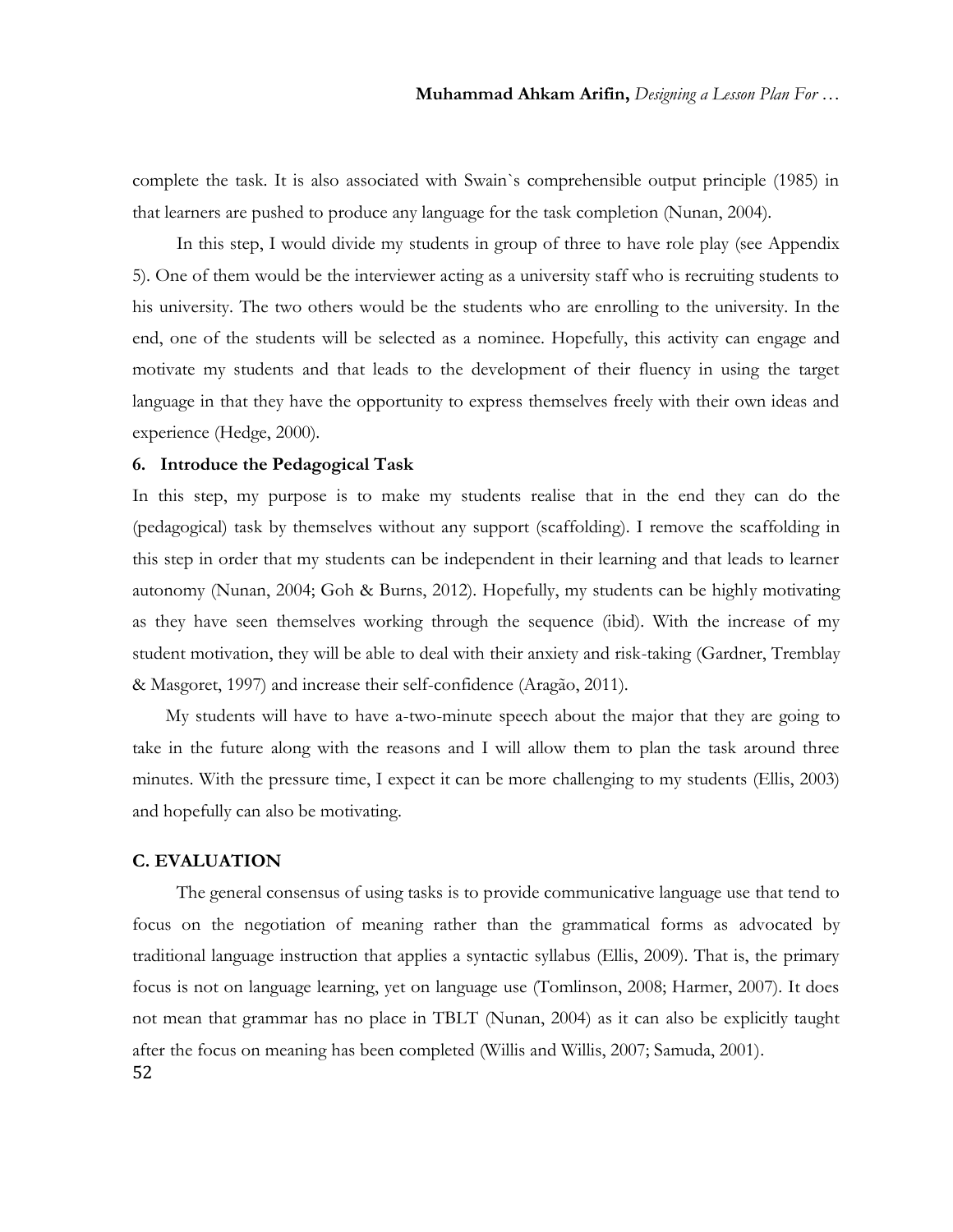Nunan in his model of TBLT, in contrast, demonstrates that the focus on form may precede the focus on meaning in that grammatical knowledge may help students in expressing meaning. I am aware that there has been an effort to distinguish the use of the terms "form", "forms", and "language" as proposed by Willis and Willis when comparing their terms to Long`s uses of "form", "forms", and "language", yet I tend not to use these differences in this paper. The use of meaning focus and form focus, or focus on forms (e.g. grammar exercise), I think, can be clearly understood, and these two terms should be enough to explain TBLT.

In my lesson plan, I tend to use pair or group work in that interaction is central within the theories of TBLT. Through interaction students have the opportunity to negotiate meaning and that makes them acquire (Skehan, 2003). If seen from sociocultural theory (SCT), interaction not only facilitates learners to acquire but also it could be a causative force in acquisition (Saville-Troika, 2006; 2012). Negotiation of meaning in this paper is concerned with the way students deal with difficulties in communication to complete tasks (Skehan, 2003). A study done by Pica and Doughty (1985) demonstrates that group and pair based interactions provide more conversational modification in that interaction requires students to exchange information. However, Ellis (2003) asserts that in TBLT tasks can be performed by students not only through pair or group work but also individually.

Related to the theory of interaction, another salient theory in TBLT is "scaffolding", which is mostly developed within sociocultural approach in SLA. Scaffolding is any verbal guidance provided by an expert to assist leaners to perform tasks; an expert in this case is mostly referred to native speakers and teachers, yet it may also refer to students in peer or group collaboration while performing too difficult tasks to complete as individually (Saville-Troika, 2006; 2012).

A study carried out by Li (1998) shows that through peer collaboration students have more interest in providing scaffolding particularly for clarifying meaning and noticing forms; noticing in TBLT is also another central feature as it is regarded as a requisite in SLA (Schmidt, 1994). Inasmuch as TBLT encourages more on peer and group collaboration, TBLT is then can be regarded as student-centred (Willis & Willis, 2007; Branden, 2006), which is to make students more participative in classroom (active learning), although Ellis also states that TBLT can be both learner-centred and teacher-centred.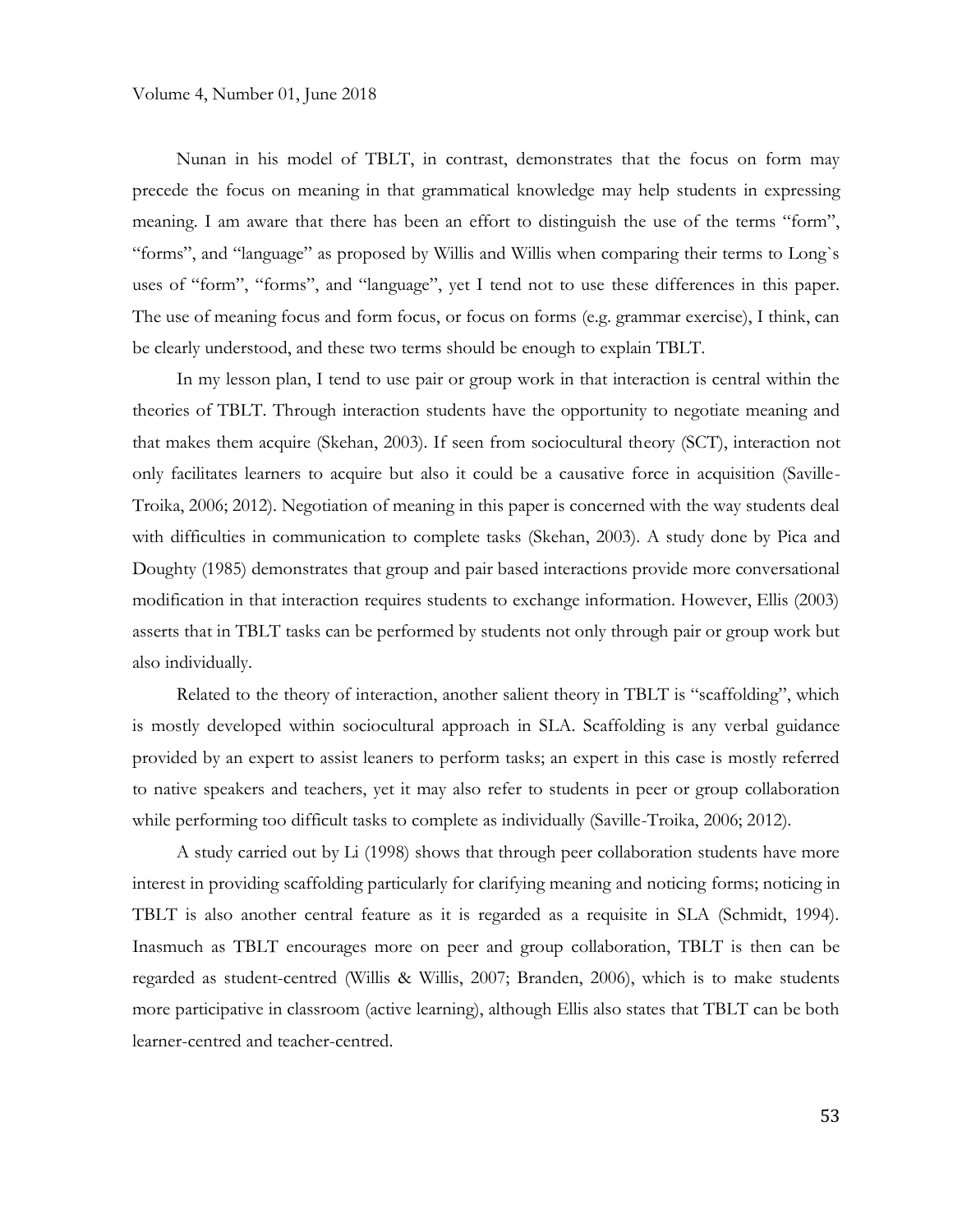However, I have to acknowledge that peer or group work may not always provide scaffolding as expected as shown in Kay-Aydar`s study (2003) that students-led discussion has failed to provide appropriate scaffolding as certain students dominate more while negotiating meaning. Kay-Aydar reveals that teachers can give more scaffolding to students, so in my lesson plan I will always do monitoring to scaffold my students except in the last step, that is, pedagogical task in which students have to carry out their tasks individually.

### **D. CONCLUSION**

With the post-method condition, it is now widely believed that there is no single method or set of procedures that suite all student needs and fit all different contexts of language learning. Current research clearly shows the fundamental rise of tasks in TBLT among researchers and teacher educators in the field of SLA. Notwithstanding its criticism, TBLT seems to have more advantages than disadvantages. TBLT`s principle is to balance between language use, language meaning, and language forms; all skills and elements are integrated and not separated as is typical in traditional approaches. However, as there have been so many different opinions (e.g. how task is defined) among its advocates, understanding TBLT should not be limited to one or two authors. We have to be open to receive all coming ideas in that all of those ideas are purely intended to help students learn English effectively and efficiently.

### **REFERENCES**

Aragão, R. (2011). Beliefs and emotions in foreign language learning.*System*, *39*(3), 302-313.

- Bachman, L. F., & Palmer, A. S. (1996). *Language testing in practice: Designing and developing useful language tests* (Vol. 1). Oxford University Press.
- Breen, M.P. (1985). Authenticity in the language classroom. *Applied Linguistics, 6*(1), 60-70.
- Carless, D. (2009). Revisiting the TBLT versus PPP debate: Voices from Hong Kong. *Asian Journal of English Language Teaching*, *19*(1), 49-66.
- Carrell, P. L. (1983). Some issues in studying the role of schemata, or background knowledge, in second language comprehension. *Reading in a foreign language*, *1*(2), 81-92.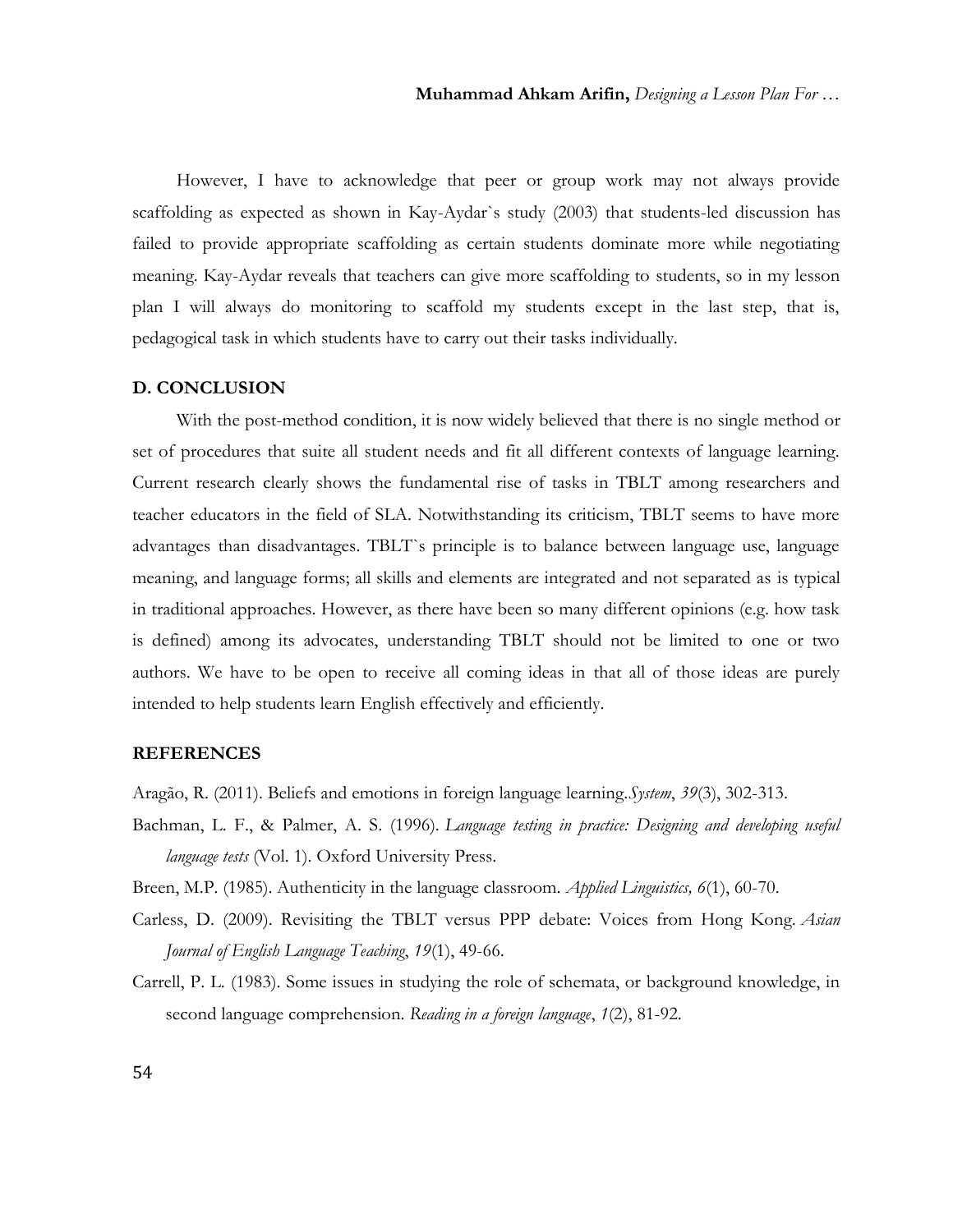- Carrell, P. L., & Wise, T. E. (1998). The relationship between prior knowledge and topic interest in second language reading. *Studies in second language acquisition*, *20*(03), 285-309.
- Nunan, D. (2004). Task-based language teaching. *Cambridge University*.
- Ellis, r. (2003). *Task-based language learning and teaching*. Oxford: Oxford University Press.
- Ellis, R. (2009). Task‐based language teaching: sorting out the misunderstandings. *International Journal of Applied Linguistics*, *19*(3), 221-246.
- Estaire, S. and J. Zanon. (1994) *Planning Classwork: A Task-based Approach*. Oxford: Macmillan Heinemann. Littlewood,
- Farrell, T. S. (2002). Lesson planning. *Methodology in language teaching: An anthology of current practice*, 30-39.
- Fotos, S., & Ellis, R. (1991). Communicating about grammar: A task-based approach. *TESOL quarterly*, 605-628.
- Galloway, N. (2013). Global Englishes and English Language Teaching (ELT)–Bridging the gap between theory and practice in a Japanese context.*System*, *41*(3), 786-803.
- Galloway, N., & Rose, H. (2014). Using listening journals to raise awareness of Global Englishes in ELT. *ELT Journal*, ccu021.
- Gardner, R. C., Tremblay, P. F., & Masgoret, A.-M.. (1997). Towards a Full Model of Second Language Learning: An Empirical Investigation. *The Modern Language Journal*, *81*(3), 344–362.
- Goh, G., Goh, C., & Burns, A. (2012). *Teaching Speaking: a holistic approach*. Cambridge: Cambridge University Press.
- Gregg, K. R.. (1986). [Review of *The Input Hypothesis: Issues and Implications*]. *TESOL Quarterly*, *20*(1), 116–122.
- Guariento, W. and Morley, J. (2001). Text and Task Authenticity in the EFL Classroom. *ELT Journal,* 55, (4), 347-353.
- Harmer, J. (2007). *How to teach English*. London: Longman.
- Harmer, J. (2009). Doing Task-Based TeachingTasks in Second Language Learning. *ELT journal*, *63*(2), 173-176.
- Hedge, T. (2001). *Teaching and learning in the language classroom* (Vol. 106). Oxford,, UK: Oxford University Press.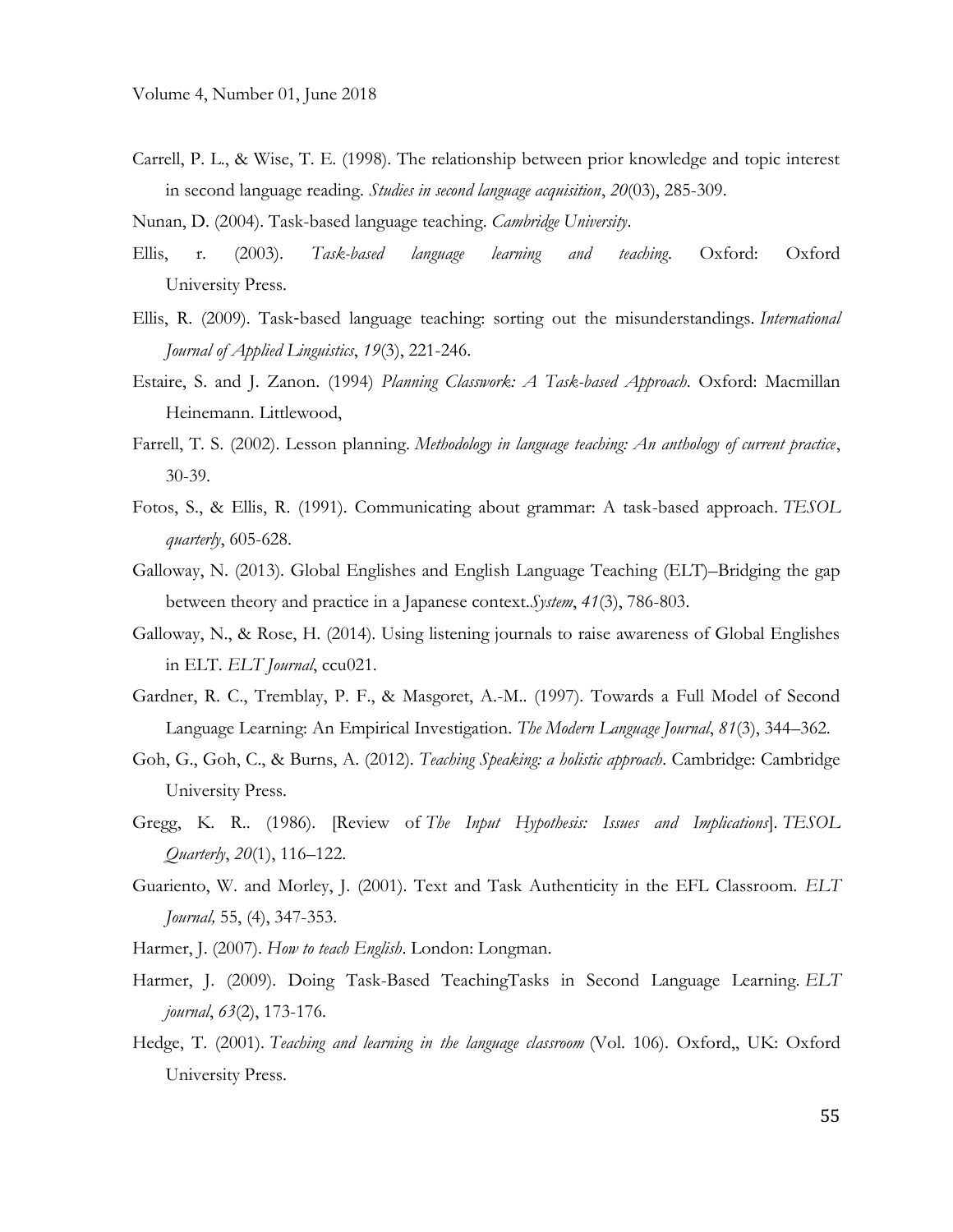- Jenkins, J. (2006). Current perspectives on teaching world Englishes and English as a lingua franca. *Tesol Quarterly*, *40*(1), 157-181.
- Kachru, B. B. (1992). World Englishes: Approaches, issues and resources.*Language teaching*, *25*(01), 1-14.
- Kayi-Aydar, H. (2013). Scaffolding language learning in an academic ESL classroom. *ELT journal*, *67*(3), 324-335.
- Krashen, S. D. (1983). The din in the head, input, and the language acquisition device. *Foreign Language Annals*, *16*(1), 41-4.
- Kumaravadivelu, B. (1994). The postmethod condition: (E)merging strategies for second/foreign language teaching. TESOL Quarterly, 28, 27–48.
- Kumaravadivelu, B.. (2001). Toward a Postmethod Pedagogy. *TESOL Quarterly*, *35*(4), 537–560.
- Kumaravadivelu, B.. (2006). TESOL Methods: Changing Tracks, Challenging Trends. *TESOL Quarterly*,*40*(1), 59–81.
- Li, D.. (1998). "It's Always More Difficult Than You Plan and Imagine": Teachers' Perceived Difficulties in Introducing the Communicative Approach in South Korea. *TESOL Quarterly*, *32*(4), 677–703.
- Littlewood, W. (2004). The task-based approach: Some questions and suggestions. *ELT journal*, *58*(4), 319-326.
- Littlewood, W. (2007). Communicative and task-based language teaching in East Asian classrooms. *Language teaching*, *40*(03), 243-249.
- Long, M. (1985) A role for instruction in second language acquisition: task-based language teaching. In K. Hyltenstam and M. Pienemann (eds.), *Modelling and assessing second language acquisition*. Clevedon: Multilingual Matters.
- Long, M. H.. (1994). Two Commentaries on Ron Sheen's "A Critical Analysis of the Advocacy of the Task-Based Syllabus": On the Advocacy of the Task-Based Syllabus. *TESOL Quarterly*, *28*(4), 782–790.
- Long, M., & Crookes, G. (1992). Three approaches to task-based syllabus design. TESOL Quarterly, 26, 27–56.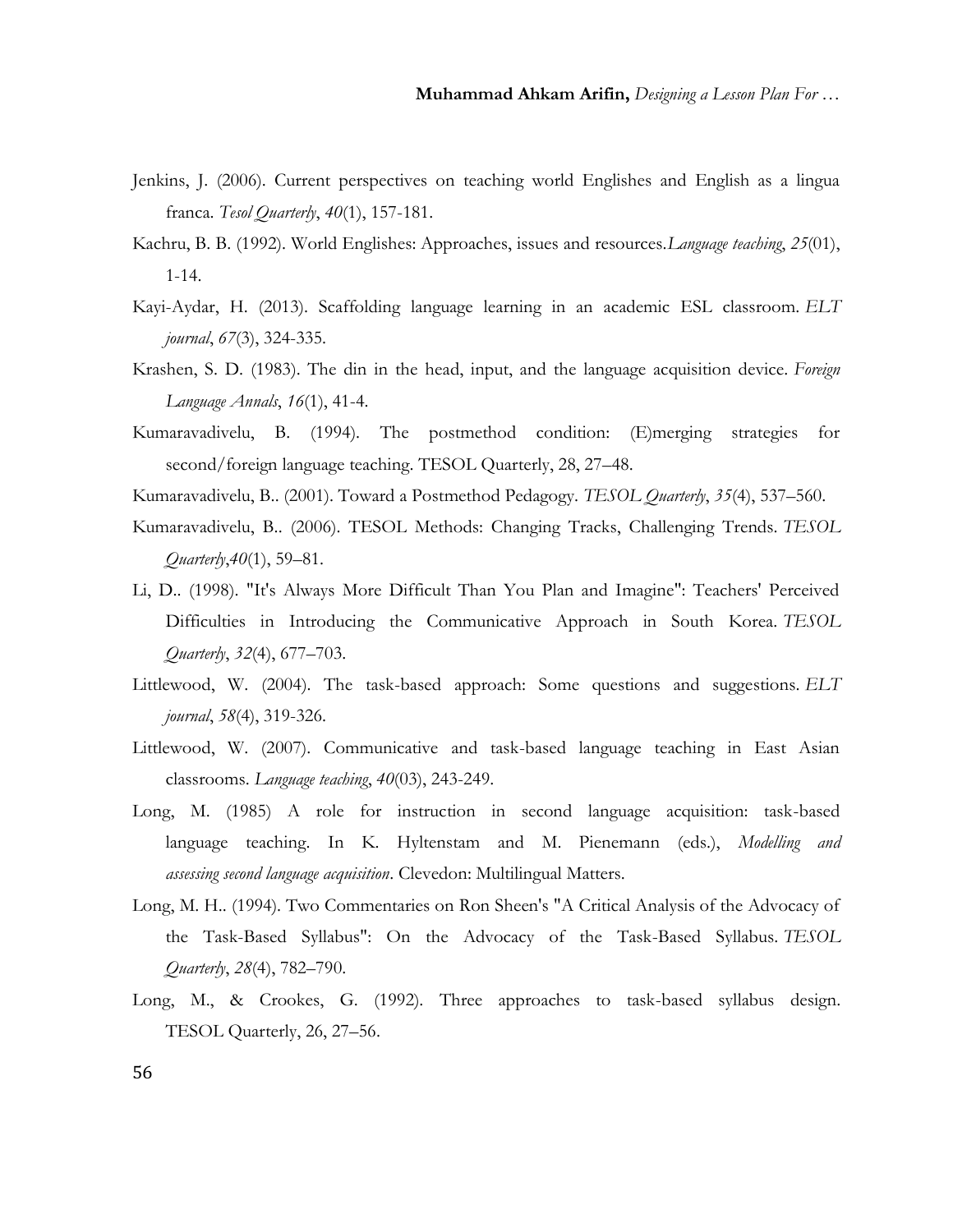- Marshan, S. (2015). Developing English Morphology Materials For Undergraduate Students At Alauddin State Islamic University Of Makassar. *ETERNAL (English, Teaching, Learning, and Research Journal)*, *1*(1), 1–14.
- Nunan, D. (1997). Approaches to teaching listening in the language classroom. In *Plenary* (p. 1).
- Nunan, D.. (1994). Two Commentaries on Ron Sheen's "A Critical Analysis of the Advocacy of the Task-Based Syllabus": A Reader Reacts. *TESOL Quarterly*, *28*(4), 781–782.
- Nurpahmi, S. (2013). An Introduction to English for Specific Purposes. Makassar: Alauddin University Press.
- Nurpahmi, S. (2014). English for Specific Purposes: An Integrated Approach. Makassar: Alauddin University Press.
- Nurpahmi, S. (2017). ESP Course Design: An Integrated Approach. Lentera Pendidikan: Jurnal Ilmu Tarbiyah Dan Keguruan, 19(2), 172–181. DOI:http://doi.org/1024252/lp.2016v19n2a4
- Pica, T. & Doughty, C. (1985). Input and interaction in the communicative language classroom: A comparison of teacher-fronted and group activities. In S. Gass & C. Madden (Eds.), *Input and second language acquisition*, Rowley, Mass: Newbury House.
- Richards, J. C. (2005). *Communicative language teaching today*. Singapore: RELC.
- Richards, J. C., & Rodgers, T. S. (2001). *Approaches and methods in language teaching*. Cambridge University Press.
- Rost, M., & Wilson, J. J. (2013). *Active Listening*. Routledge.
- Samuda, V. (2001) "Guiding relationships between form and meaning during task performance: the role of the teacher" in M. Bygate, P. Skehan, and M. Swain (eds.). *Researching Pedagogic Tasks*. London: Longman.
- Samuda, V., & Bygate, M. (2008). *Tasks in second language learning*. Basingstoke: Palgrave Macmillan.
- Schmidt, R. (1994) Deconstructing consciousness in search of useful definitions for applied linguistics. *AILA Review* 11: 11–26.
- Seedhouse, P. (1999) Task-based interaction. *ELT Journal* 53: 149–56.
- Sheen, R.. (1994). A Critical Analysis of the Advocacy of the Task-Based Syllabus. *TESOL Quarterly*,*28*(1), 127–151.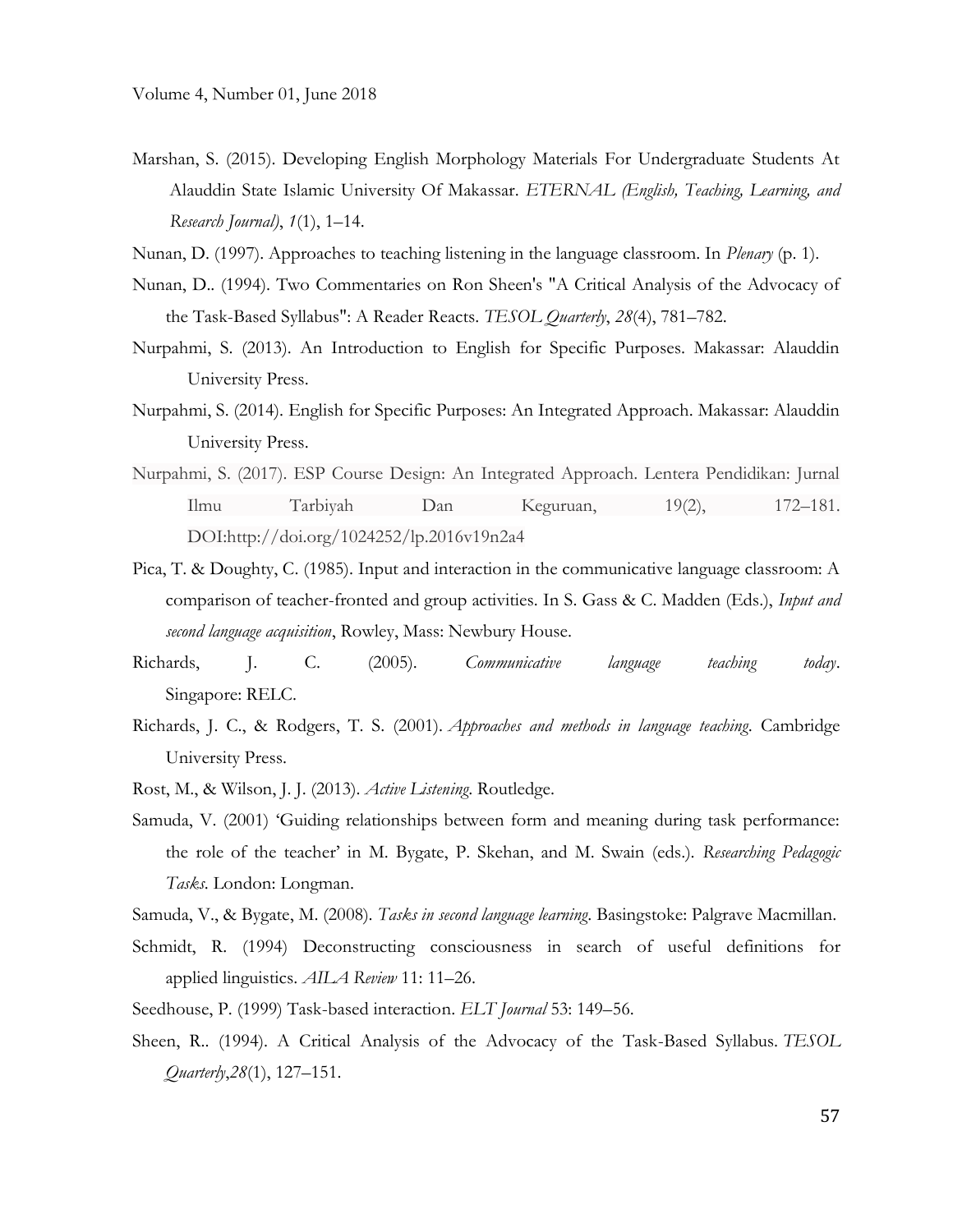- Skehan, P. (1996). Second language acquisition research and task-based instruction. In J. Willis and D. Willis (eds.). *Challenge and Change in Language Teaching.* Oxford: Heinemann. 17–30.
- Skehan, P. (1998) Task-based instruction. *Annual Review of Applied Linguistics* 18: 268–86
- Skehan, P. (2003). Task-based instruction. *Language teaching*, *36*(01), 1-14.
- Song, M. J., & Suh, B. R. (2008). The effects of output task types on noticing and learning of the English past counterfactual conditional. *System*,*36*(2), 295-312.
- Song, M. J., & Suh, B. R. (2008). The effects of output task types on noticing and learning of the English past counterfactual conditional. *System*,*36*(2), 295-312.
- Spada, N. (1987). Relationships between instructional differences and learning outcomes: A process-product study of communicative language teaching. *Applied Linguistics, 18,* 137–161.
- Swain,M. (1985).Communicative competence: Some roles of comprehensible input and comprehensibl output in its development. In S. Gass & C. Madden (Eds.), Input in second language acquisition (pp.235-253). Rowley, MA: Newbury House.
- Swan, M. (2005). Legislation by hypothesis: The case of task-based instruction. *Applied Linguistics*, *26*(3), 376-401.
- Tomlinson, B. (2008). Doing Task-Based Teaching Task-Based Language Education. *ELT journal*, *62*(1), 92-95.
- Van den Branden, K. (Ed.). (2006). *Task-based language education: From theory to practice*. Cambridge University Press.
- Widdowson, H. (2003). *Defining issues in English language teaching*. Oxford University Press.
- Willis, J. (1996) A flexible framework for task-based learning. In J. Willis and D. Willis (eds.), 235–256 *Challenge and Change in Language Teaching.* Oxford: Heinemann. 52–62.

#### **APPENDIX**

**Appendix 1. Lesson Plan: Choosing a University Major**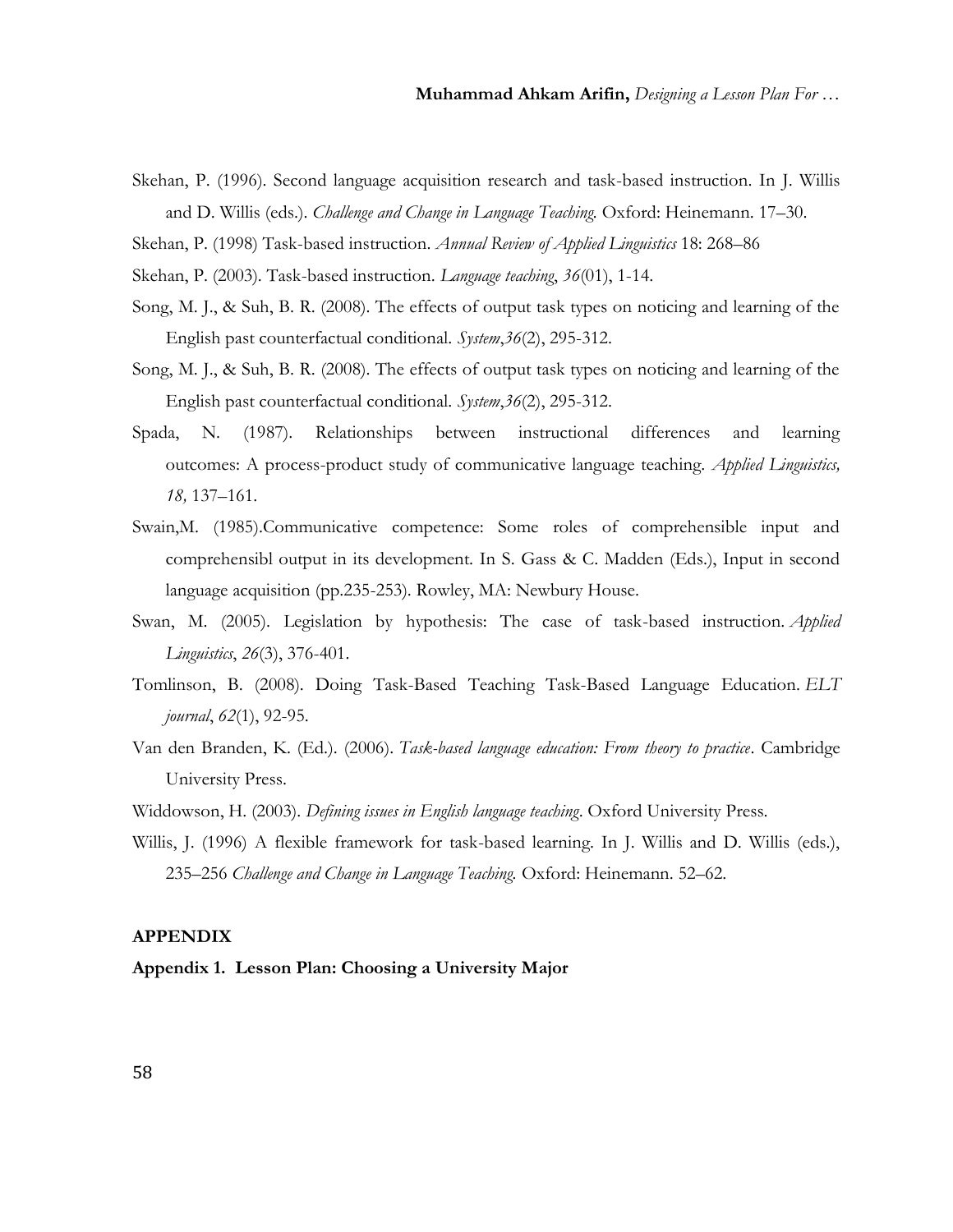| Group:                                                                                                                                      | 90 mins<br>Duration:                           |  |  |
|---------------------------------------------------------------------------------------------------------------------------------------------|------------------------------------------------|--|--|
| Intermediate adult students; the students are well-educated. They all have done their bachelor's degree; one of                             |                                                |  |  |
| them has a master's degree. They take this class (course / programme) for international communication. Their                                | Date:                                          |  |  |
| overall goal is to be able to communicate in English. They have appropriate motivation to study English, yet                                |                                                |  |  |
| still find themselves anxious to speak; they are afraid of making mistakes / errors (less accuracy). One of the                             | No. of students: 6 (six)                       |  |  |
| students have better communication skill yet has problems with linguistic knowledge (grammar). Two of them                                  |                                                |  |  |
| have good knowledge of English structures yet less fluency. The others tend to have balanced abilities (accuracy                            |                                                |  |  |
| and fluency). I have good relation with them; we sometimes go out eating dinner after the class before going                                |                                                |  |  |
| home (the class starts at 7pm; they work at day time).                                                                                      |                                                |  |  |
| Recent topic work:                                                                                                                          | Recent language work:                          |  |  |
| Last meeting we talked about environmental issues (also quite related to health issues) in Indonesia especially in                          | Ss have so far learnt that each sentence in    |  |  |
| Makassar (the city where we live in) along with the student propose of solutions, and how far the government                                | English has a subject and verb. They also have |  |  |
| along with the society in Makassar had tried to handle the issues.                                                                          | learnt about past and present participle and   |  |  |
|                                                                                                                                             | appositives.                                   |  |  |
| $Aim(s)$ :                                                                                                                                  | Materials:                                     |  |  |
| • To develop student listening ability about choosing a college or university major. Albeit they already work,                              | You tube videos, pictures of top universities  |  |  |
| they still have the motivation to do their master's or doctoral degree abroad (they tend to mention the UK                                  | around the world presented, two loud speakers, |  |  |
| and the USA).                                                                                                                               | printed material                               |  |  |
| • To develop student communication ability about reason for choosing a college or university major.                                         |                                                |  |  |
|                                                                                                                                             |                                                |  |  |
|                                                                                                                                             |                                                |  |  |
| <b>Learning Outcomes:</b>                                                                                                                   | Reflection (to be completed after delivery)    |  |  |
| By the end of this lesson, SS should be able to:                                                                                            |                                                |  |  |
| • Tell about the popular universities and the majors.                                                                                       |                                                |  |  |
| • Describe their reasons of choosing a major (it may be specified in terms of their bachelor's major or their                               |                                                |  |  |
| proposed master's or doctoral degree preference).                                                                                           |                                                |  |  |
| • Apply the use of the connecting words "but" "or" "so" and "because" in explaining their reasons for                                       |                                                |  |  |
| choosing a college or university major.                                                                                                     |                                                |  |  |
| The action verbs are taken from Farrel (2002); the objectives try to meet Bloom's taxonomy of thinking process (Shrum $\mathcal{Q}$ Glisan, |                                                |  |  |
| 1994).                                                                                                                                      |                                                |  |  |
| Anticipated problems:                                                                                                                       |                                                |  |  |
| The internet connection sometimes drops out, so T has downloaded the videos in advance.                                                     |                                                |  |  |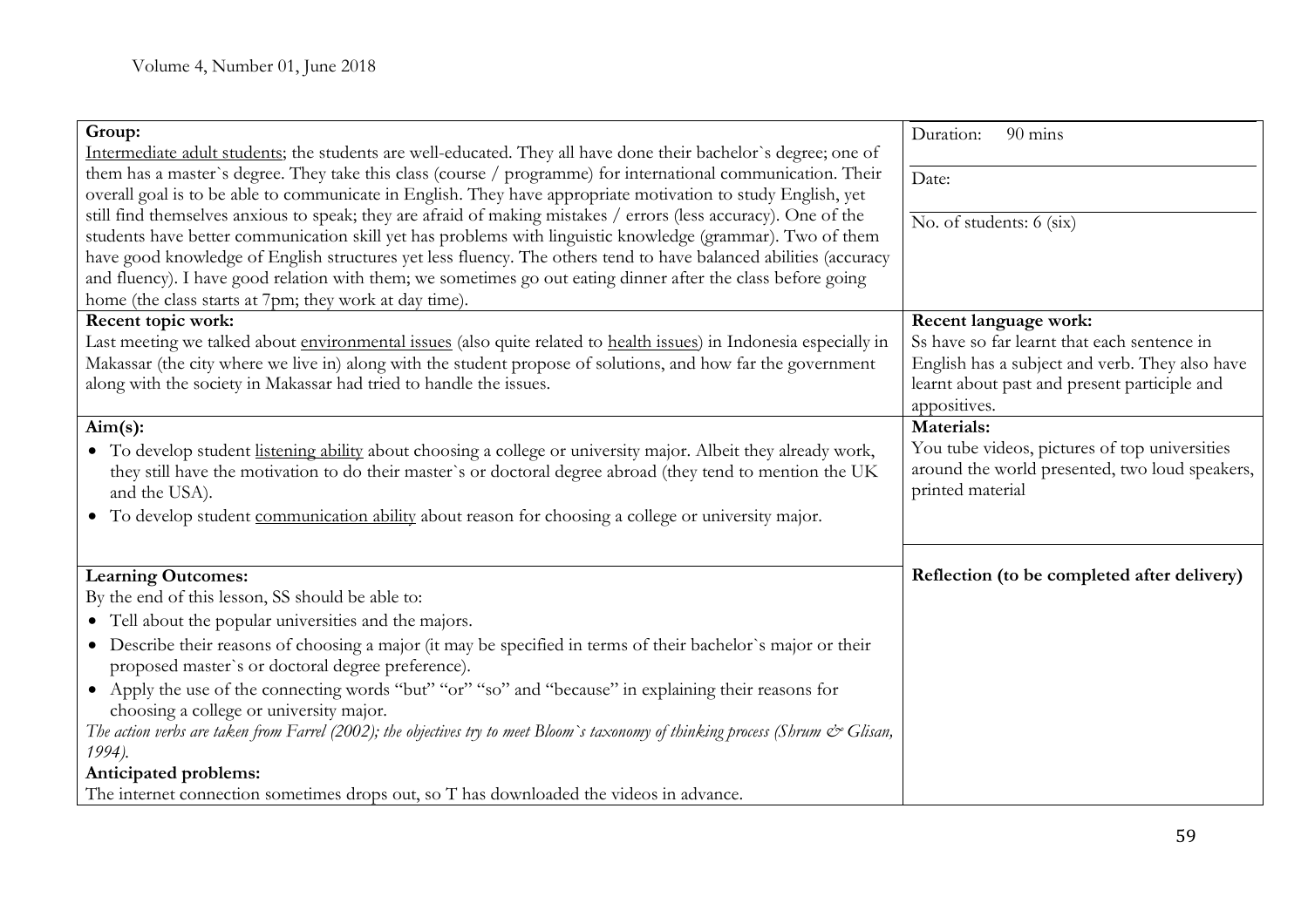| __<br>has<br>students.<br>Anticip<br>has<br>video<br>speal<br>and<br>nrer<br>™C<br>clear<br>dareo<br>oud<br>ouna<br>eo is not<br>- En c<br>лаппе<br>$\cup$<br>.<br>் பட<br>-anc |  |
|---------------------------------------------------------------------------------------------------------------------------------------------------------------------------------|--|
| class.<br>already<br>nu<br>the<br>then<br>1ſ                                                                                                                                    |  |

| Time | Stage      | Teacher Activity                                       | <b>Student Activity</b>                      | Interaction | Skills    | Materials           |
|------|------------|--------------------------------------------------------|----------------------------------------------|-------------|-----------|---------------------|
|      | Schema     | T. asks ss to see the pictures of top universities     | Ss look at the photos in their printed       | $T - SS$    | Speaking  | Printed Material    |
|      | Building   | around the world and ask them some questions           | material and answer T's questions (see       |             | Listening | (App. 2)            |
|      |            | that may activate student schematic knowledge          | Appendix 2 for the list of questions and     |             |           |                     |
|      |            | (see Appendix 2)                                       | examples of answers).                        |             |           |                     |
| 20   | Controlle  | T asks ss to be in pairs to see, listen, and           | With a partner, ss see, listen, and practice | SS-SS       | Listening | Printed Material    |
|      | d Practice | practice (speak) the conversation (see<br>Appendix 3). | (speak) the conversation (see Appendix 3).   |             | Speaking  | (App. 2)            |
| 20   | Authentic  | T. tells SS they are going to watch a short            | Ss watch the short Youtube video with        | SS-SS       | Listening | Printed Material    |
|      | listening  | Youtube video with seven students telling their        | seven students telling their reason(s) for   | T-SS        |           | $(App. 2)$ , A loud |
|      |            | reason(s) for choosing their major at university.      | choosing their major at university.          |             |           | speaker,            |
|      |            | T put the students into group of three                 | Ss in group of three will have to will have  |             |           | Projector (PPT)     |
|      |            | https://www.youtube.com/watch?v=vcOKHr                 | to answer the questions by filling in the    |             |           |                     |
|      |            | qfMws                                                  | blank that I have provided (see Appendix     |             |           |                     |
|      |            |                                                        | 4).                                          |             |           |                     |
|      |            |                                                        | Ss in the end share their answers to the     |             |           |                     |
|      |            |                                                        | other group members.                         |             |           |                     |
| 13   | Linguistic | T distributes two interactive cards for students       | Student A gets a card that contain cut       | SS-SS       | Speaking  | Cards (App 5)       |
|      | elements   | in pairs. (see Appendix 5).                            | sentences in half, and the other half are in |             |           |                     |
|      |            |                                                        | the student B card. For example, student A   |             |           |                     |
|      |            |                                                        | reads the first cut (half) sentence "You may |             |           |                     |
|      |            |                                                        | think that you have found your perfect       |             |           |                     |
|      |            |                                                        | college," and students B will say " but      |             |           |                     |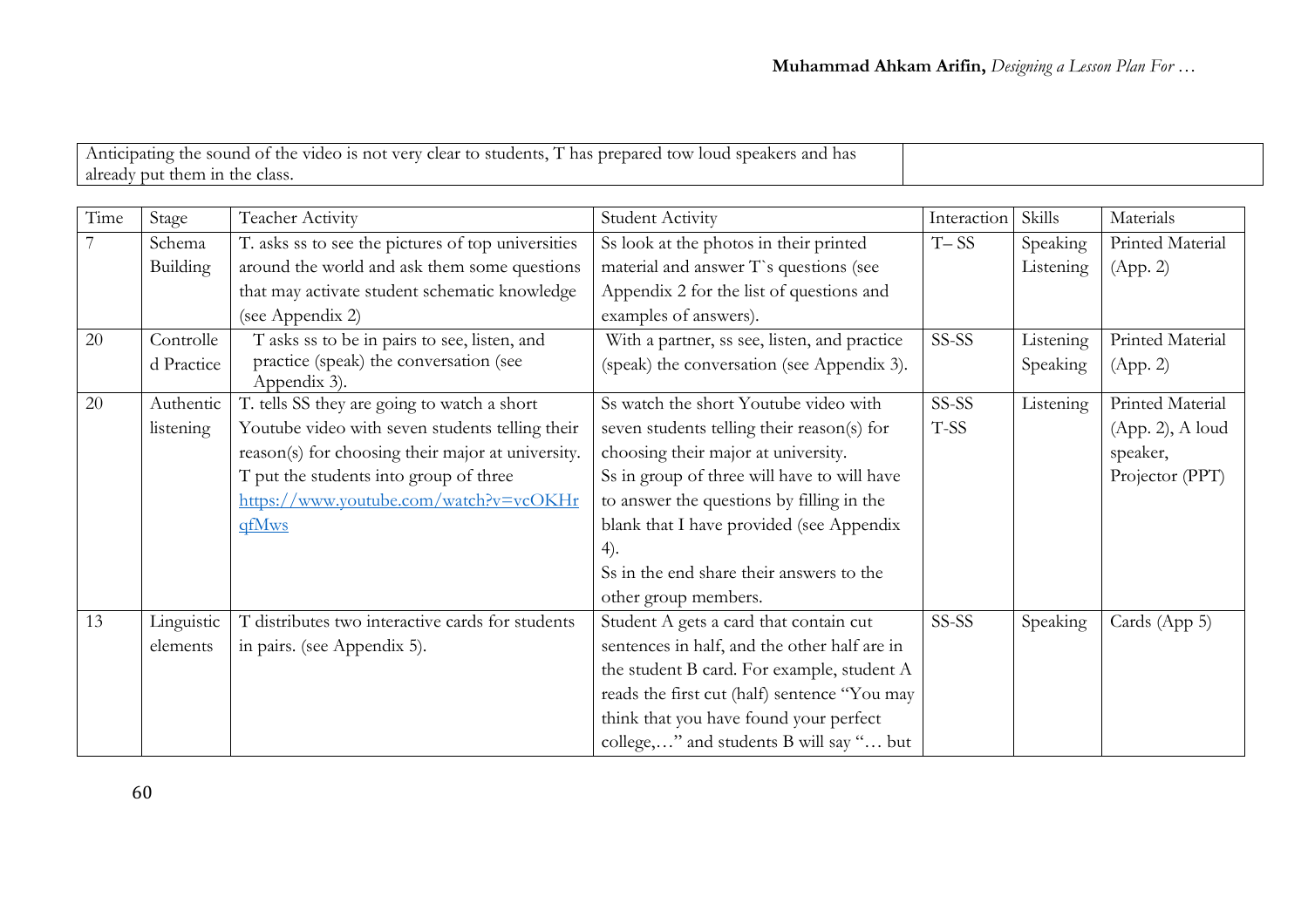|    | Freer<br>practice    | Role play<br>T asks the students to be in two groups (there<br>are seven ss, so one group will be in three and                                                                                                                                                                                                                                                                                                                                                  | you realize that the climate is too cold or<br>too hot for you".<br>Ss are in two groups (each consisting<br>three). Each group selects one interviewer<br>whose job is to select one student of the                                                             | SS-SS<br>T-SS | Speaking | Printed material<br>(Appendix 6) |
|----|----------------------|-----------------------------------------------------------------------------------------------------------------------------------------------------------------------------------------------------------------------------------------------------------------------------------------------------------------------------------------------------------------------------------------------------------------------------------------------------------------|------------------------------------------------------------------------------------------------------------------------------------------------------------------------------------------------------------------------------------------------------------------|---------------|----------|----------------------------------|
| 10 |                      | the other in four). Each group has one<br>interviewer whose job is to select one student<br>with the best reason for his university program.<br>T tells the student acting as the interviewer to<br>ask any questions that can make him convinced<br>in choosing the right candidate to his program.<br>After each group has finished choosing their<br>candidate, each group reports to teacher about<br>their chosen student and the reason to choose<br>him. | two with the best reason for his university<br>program.<br>All ss select the same university program.<br>After each group has finished choosing<br>their candidate, each group reports to<br>teacher about their chosen student and the<br>reason to choose him. |               |          |                                  |
| 20 | Pedagogi<br>cal Task | T asks ss to make a two-minute prepared<br>speech about the university to which they<br>would like to apply in the future along with the<br>reason and how they will be able to pass the<br>selection process.<br>T gives ss three to five minutes to to prepare<br>their speech.                                                                                                                                                                               | Ss have three to five minutes to make a<br>two-minute prepared speech about the<br>university to which they would like to<br>apply in the future along with the reason<br>and how they will be able to pass the<br>selection process.                            | SS-SS         | Speaking | Student notes                    |

Farrell, T. S. (2002). Lesson planning. *Methodology in language teaching: An anthology of current practice*, 30-39.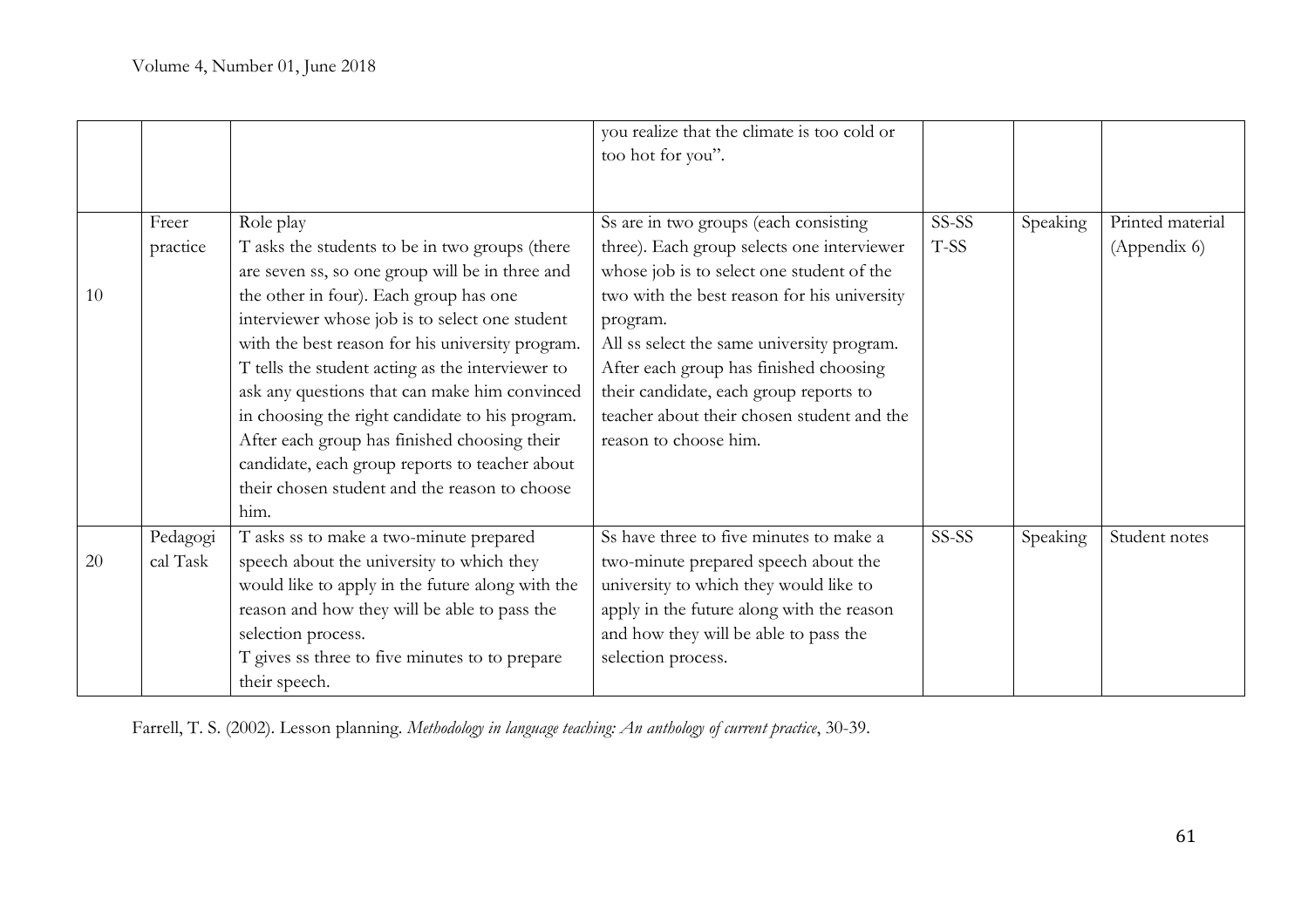## **Appendix 2. These pictures are mostly taken from google.com**

# **Schema Building**









### **Possible Questions to Ask:**

- Which universities are the best in the world?
- What makes you think so?
- If you have the opportunity to choose a university to study at, which university would you prefer and why?
- Why do you think people go to university or college?
- What will you take for your master`s or doctoral degree? Why?

# **Possible Answers (as examples):**

- I think the University of Cambridge now is top number one not only for its excellent world-wide reputation, but also for its top academic standards.
- I plan to continue my study in fashion because I want to learn design or merchandising.
- To me, people go to college to have a good salary as I myself went to college, so I can work with a good income.
- Because I want to be a professional teacher, I would prefer the UCL Institute of Education.



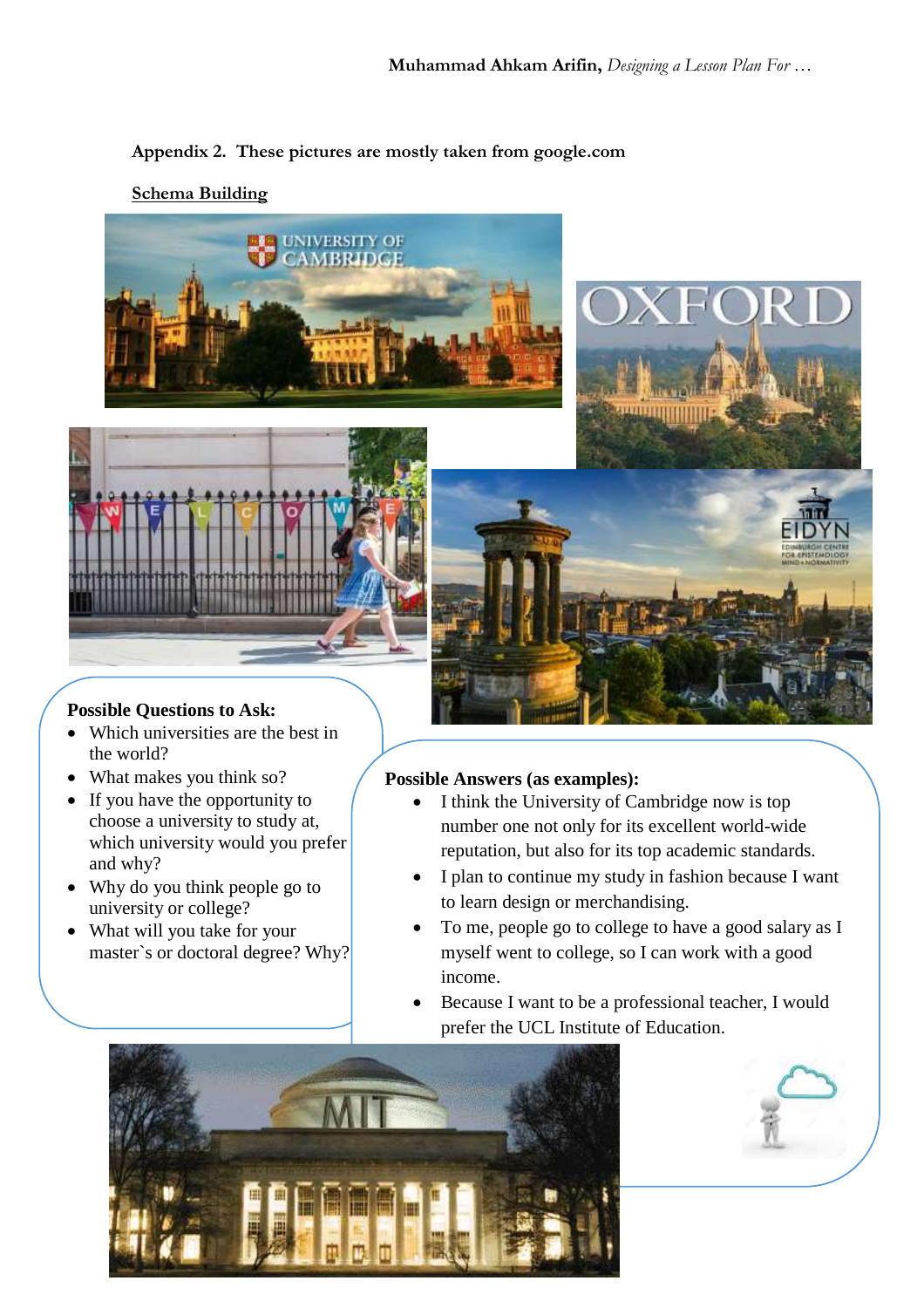## **Appendix 3**

### **Controlled Practice**

### **Why course did you take?**

### **A Look at the extract below and listen.**

Michael: Hi Anne. Long time no see huh. And are you, so far?

Anne: Well, I am fine, thanks. How about you?

Michael: I am fine too. I heard from Anton that you got into

the University of Oxford. Is that true?



Anne: Well I never believed that I could have such an amazing opportunity. But it was not

easy to meet all the requirements.

Michael: Well, you made it. I think you deserved it. You are the smartest student in our high school. Everyone knows that.

Anne: Thanks. I hope I can do well on my studies.

Michael: I believe you can make it. So, what course did you take?

Anne: I`d love to be a doctor, so I can help sick people. There are so many people who need

help for their health.

Michael: What a nice goal you have, Anne! I`m proud of you.

Anne: Thank you Michael.

**B Practice the conversation with a partner.**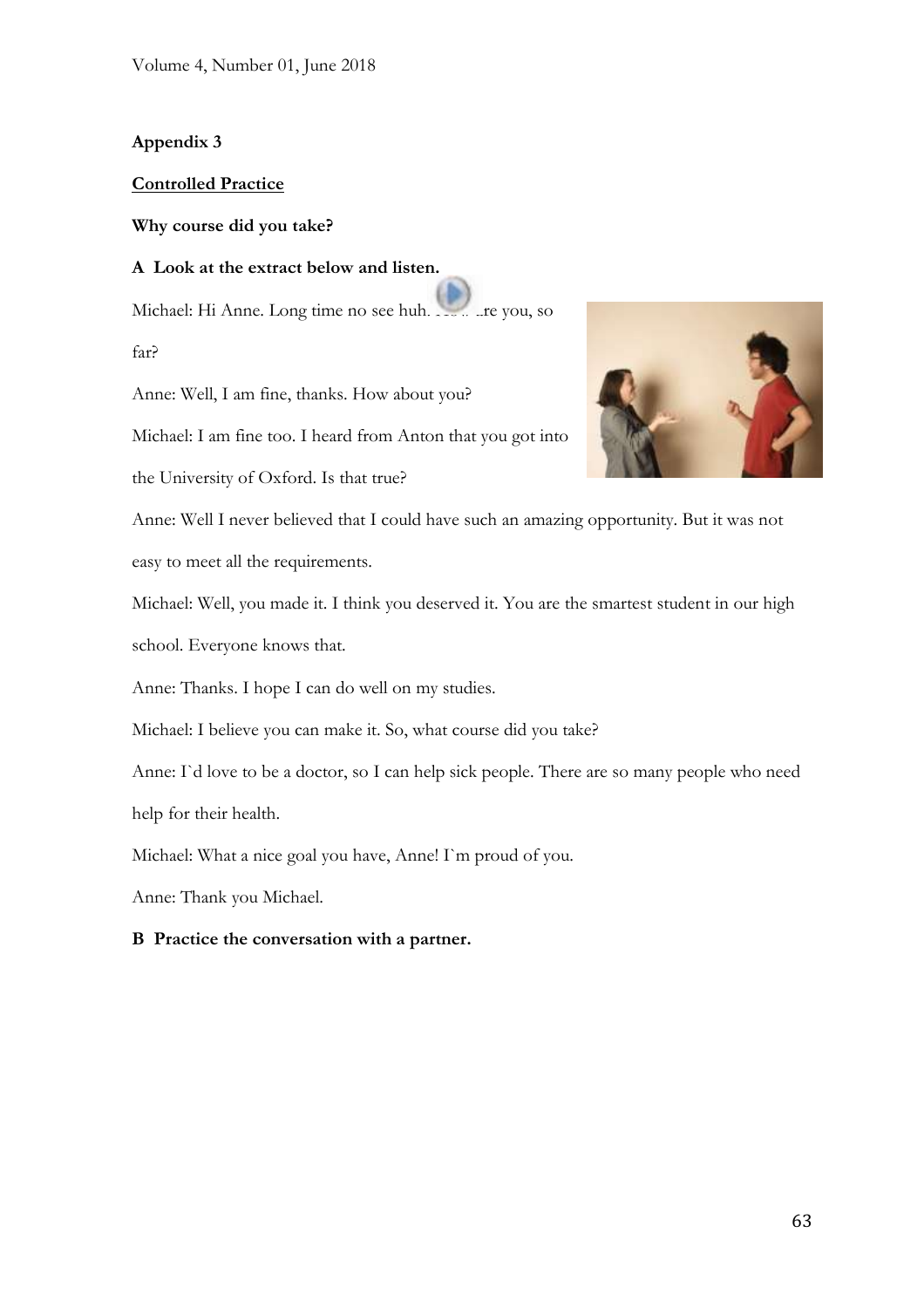## **Appendix 4. Authentic Listening**

**You will watch a YouTube video showing some students stating their reasons for choosing their major. Fill in the blanks. An example has been provided for you.**



**(Taken from [https://www.youtube.com/watch?v=vcOKHrqfMws\)](https://www.youtube.com/watch?v=vcOKHrqfMws)**

| $\mathbf{N}\mathbf{o}$ | The Student Major | The Reason(s) for Choosing the Major                          |  |  |
|------------------------|-------------------|---------------------------------------------------------------|--|--|
| $\mathbf{1}$           | Civil Engineering | Hopefully, in the future I can take over my father's company. |  |  |
| $\overline{2}$         |                   |                                                               |  |  |
| $\mathfrak{Z}$         |                   |                                                               |  |  |
| $\overline{4}$         |                   |                                                               |  |  |
| $\mathsf S$            |                   |                                                               |  |  |
| 6                      |                   |                                                               |  |  |
| 7                      |                   |                                                               |  |  |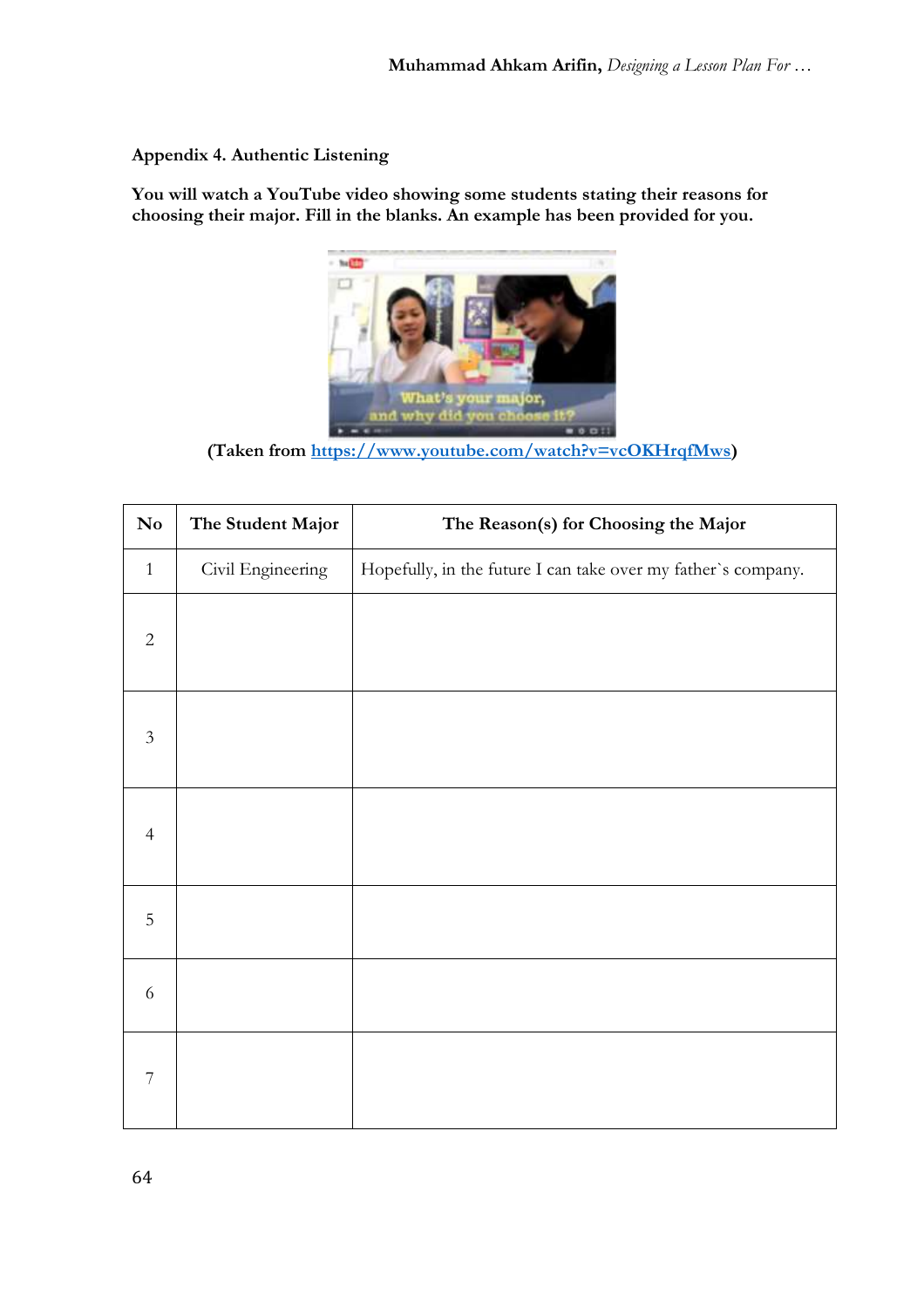### **Appendix 5. Language Focus (Grammar)**

### **In pairs, each student will get a different card. Card 1 is for student A; Card 2 is for student B. Match your sentences with your partner by having conversation (interaction).**

- 1. You may think that you have found your perfect college, ….
- 2. University rating system provides you information about how universities are assessed, ….
- 3. The quality of that university is very high as far as I am aware, ….
- 4. A double degree course may be great for you,
- 5. I am planning to get my degree in that university
- 6. Are you going to continue your study next year,
- 7. I don't like the subject I am studying, ….
- A. so I would apply to it.
- B. or you just want to apply for a job?
- C. because you have the opportunity to get the best out of both subjects.
- D. and why one university ranks above another.
- E. because it has the best social and sporting facilities
- F. but I have to take it.
- G. but you realize that the climate is too cold or too hot for you.

| N <sub>0</sub> | <b>Student A Column</b> | <b>Student B Column</b> |
|----------------|-------------------------|-------------------------|
|                |                         |                         |
|                |                         |                         |
|                |                         |                         |
|                |                         |                         |
|                |                         |                         |
|                |                         |                         |
|                |                         |                         |

### **Match your answers by filling the following table**